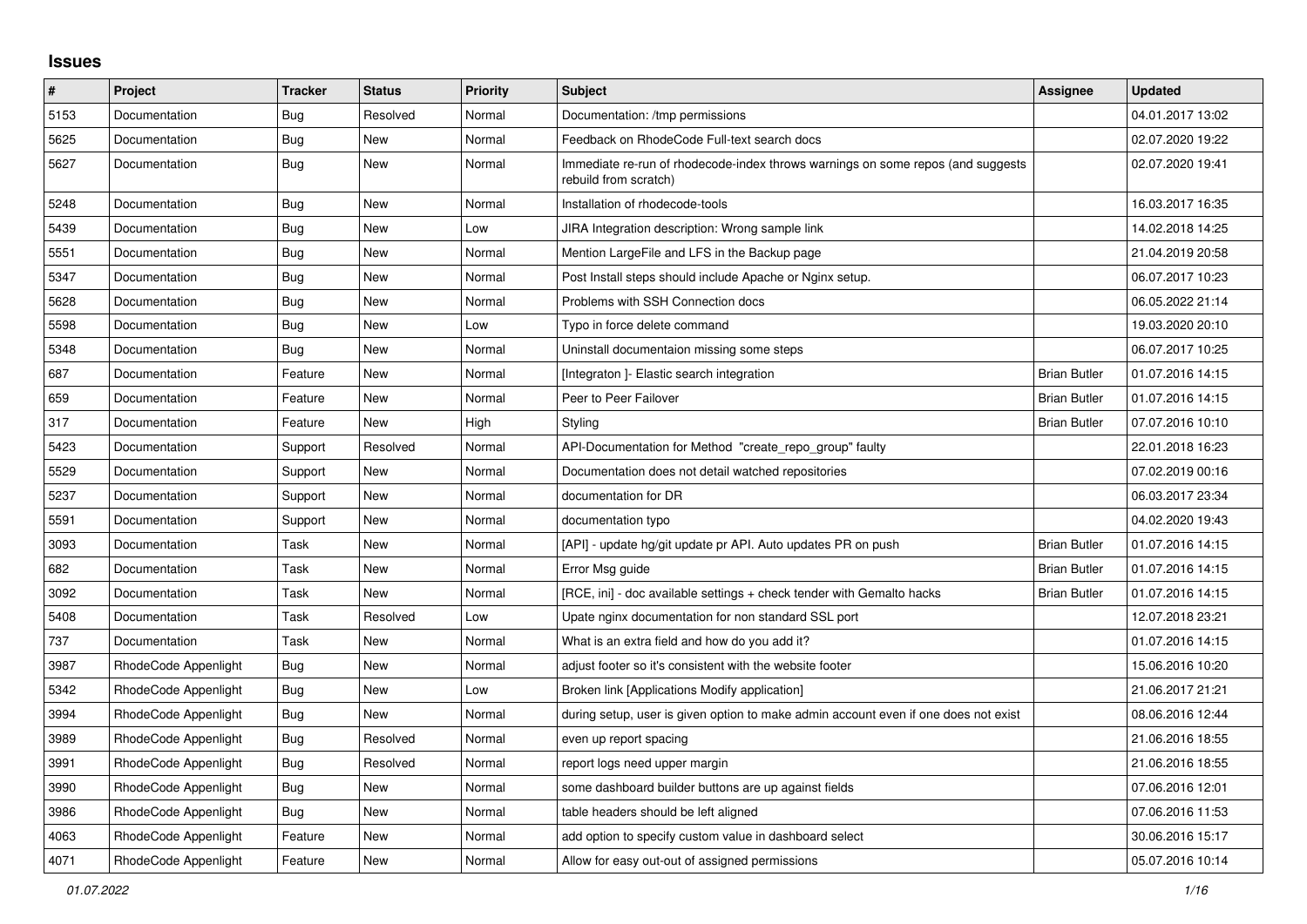| $\pmb{\#}$ | Project              | <b>Tracker</b> | <b>Status</b> | Priority | Subject                                                                                                                                                                              | Assignee                     | <b>Updated</b>   |
|------------|----------------------|----------------|---------------|----------|--------------------------------------------------------------------------------------------------------------------------------------------------------------------------------------|------------------------------|------------------|
| 4017       | RhodeCode Appenlight | Feature        | New           | Low      | application logos need help                                                                                                                                                          |                              | 14.06.2016 11:52 |
| 4062       | RhodeCode Appenlight | Feature        | <b>New</b>    | Normal   | A way to see browser breakdown for an error                                                                                                                                          |                              | 30.06.2016 15:16 |
| 4064       | RhodeCode Appenlight | Feature        | New           | Normal   | Create a multiple action feature for Reports and Logs lists                                                                                                                          |                              | 30.06.2016 15:18 |
| 4057       | RhodeCode Appenlight | Feature        | New           | Normal   | Negation option for search filter                                                                                                                                                    |                              | 30.06.2016 15:12 |
| 4056       | RhodeCode Appenlight | Feature        | <b>New</b>    | Normal   | Optionally allow to filter graphs per machine in dashboard                                                                                                                           |                              | 30.06.2016 15:12 |
| 4060       | RhodeCode Appenlight | Feature        | New           | Normal   | Replayable requests                                                                                                                                                                  |                              | 30.06.2016 15:15 |
| 4220       | RhodeCode Appenlight | Feature        | <b>New</b>    | Low      | Search params allow sorting of result.                                                                                                                                               |                              | 06.09.2016 16:33 |
| 4059       | RhodeCode Appenlight | Feature        | New           | Normal   | Server Monitoring                                                                                                                                                                    |                              | 30.06.2016 15:15 |
| 4061       | RhodeCode Appenlight | Feature        | <b>New</b>    | Normal   | Timezone for applications                                                                                                                                                            |                              | 30.06.2016 15:16 |
| 4052       | RhodeCode Appenlight | Task           | <b>New</b>    | Normal   | release fixes                                                                                                                                                                        | Marcin Lulek                 | 29.06.2016 12:14 |
| 5227       | RhodeCode CE/EE      | Bug            | New           | Normal   | 400 during a svn checkout, file with special chars                                                                                                                                   |                              | 23.02.2017 17:43 |
| 3549       | RhodeCode CE/EE      | Bug            | Resolved      | Normal   | [4.0.0 regression], file source links use last commit id instead of current commit id                                                                                                | Marcin<br>Kuzminski<br>[CTO] | 21.04.2016 16:10 |
| 4274       | RhodeCode CE/EE      | Bug            | Resolved      | Normal   | 500 error when push big objects                                                                                                                                                      |                              | 13.02.2017 19:53 |
| 5502       | RhodeCode CE/EE      | Bug            | Resolved      | High     | 500 error when using multiple custom branch permissions                                                                                                                              |                              | 07.12.2018 09:49 |
| 5550       | RhodeCode CE/EE      | Bug            | New           | Normal   | 500 Internal Server Error   The server has either erred or is incapable of performing<br>the requested operation.                                                                    |                              | 18.04.2019 17:12 |
| 5218       | RhodeCode CE/EE      | Bug            | <b>New</b>    | Normal   | 500 when forking repository, when using special chars in password.                                                                                                                   |                              | 19.02.2017 21:46 |
| 4250       | RhodeCode CE/EE      | Bug            | Resolved      | Normal   | Adding a reviewer into existing PR doesn't set a reason.                                                                                                                             | Marcin<br>Kuzminski<br>[CTO] | 07.10.2016 20:05 |
| 5405       | RhodeCode CE/EE      | Bug            | <b>New</b>    | Normal   | Add repository from UI leads to HTTP/404                                                                                                                                             |                              | 28.11.2017 11:39 |
| 4278       | RhodeCode CE/EE      | Bug            | Resolved      | Normal   | [admin] Clicking the save button in admin -> settings -> issue tracker leads to<br>exception if no patterns entered.                                                                 | Daniel D                     | 18.10.2016 13:38 |
| 5410       | RhodeCode CE/EE      | <b>Bug</b>     | New           | Normal   | After converting to CE, we get the following error when trying to view some repos in<br>the UI: "UnicodeDecodeError: 'ascii' codec can't decode byte" (full error in<br>Description) |                              | 25.01.2018 20:45 |
| 5556       | RhodeCode CE/EE      | <b>Bug</b>     | <b>New</b>    | Normal   | After upgrade RhodeCode Enterprise, pull request via API adds repo owner as<br>default reviewer                                                                                      |                              | 01.01.2020 13:09 |
| 5510       | RhodeCode CE/EE      | Bug            | New           | High     | AssertionError: unexpected parameters: user agent & hook type                                                                                                                        |                              | 31.07.2021 11:14 |
| 3334       | RhodeCode CE/EE      | <b>Bug</b>     | New           | Normal   | Attempt to edit .coveragerc through the online file editor                                                                                                                           |                              | 17.03.2016 13:49 |
| 5587       | RhodeCode CE/EE      | <b>Bug</b>     | Resolved      | Normal   | Broken metatags in 4.18.1                                                                                                                                                            | Marcin Lulek                 | 29.01.2020 11:46 |
| 4271       | RhodeCode CE/EE      | Bug            | Resolved      | Normal   | Browsing new repository groups via SVN issue                                                                                                                                         | Martin<br>Bornhold           | 19.10.2016 11:11 |
| 5524       | RhodeCode CE/EE      | Bug            | New           | High     | Cannot log into RhodeCode anymore                                                                                                                                                    |                              | 15.01.2019 17:08 |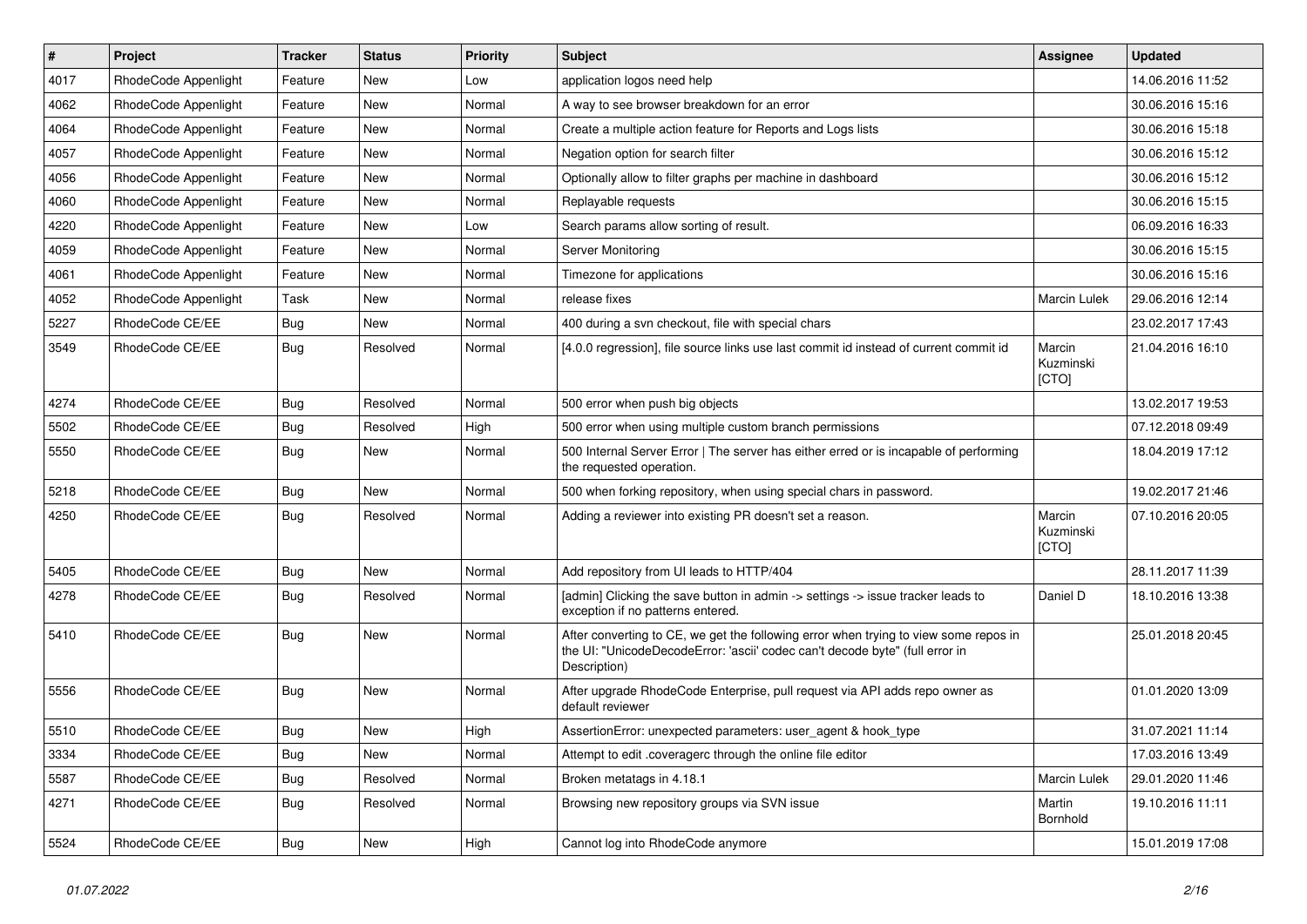| $\vert$ # | Project         | <b>Tracker</b> | <b>Status</b> | <b>Priority</b> | <b>Subject</b>                                                                               | Assignee                     | <b>Updated</b>                   |
|-----------|-----------------|----------------|---------------|-----------------|----------------------------------------------------------------------------------------------|------------------------------|----------------------------------|
| 5605      | RhodeCode CE/EE | <b>Bug</b>     | Resolved      | Normal          | Cannot set subversion compatibility to 1.10                                                  |                              | 30.03.2020 17:27                 |
| 4040      | RhodeCode CE/EE | Bug            | New           | Low             | [ce, ee] logout when logged out causes 403 Cross-site request forgery detected               |                              | 23.06.2016 13:40                 |
| 4173      | RhodeCode CE/EE | <b>Bug</b>     | Resolved      | Urgent          | [ce, ee] mysql recycle pool timeout not working                                              | Daniel D                     | 16.08.2016 22:02                 |
| 4091      | RhodeCode CE/EE | <b>Bug</b>     | Resolved      | Normal          | [ce, ee] Redmine integration blocks for 30 seconds if redmine server not available           | Daniel D                     | 15.07.2016 12:26                 |
| 4092      | RhodeCode CE/EE | <b>Bug</b>     | Feedback      | Normal          | [ce, ee] Redmine/JIRA integrations - smart commits                                           | Daniel D                     | 21.07.2016 12:59                 |
| 4110      | RhodeCode CE/EE | <b>Bug</b>     | In Progress   | Normal          | [ce, ee] repos can be named _admin, _static                                                  | Daniel D                     | 20.07.2016 19:51                 |
| 4121      | RhodeCode CE/EE | <b>Bug</b>     | Resolved      | Normal          | [ce, ee] server announcement has extra margin                                                |                              | Lisa Quatmann   26.09.2016 14:00 |
| 4208      | RhodeCode CE/EE | <b>Bug</b>     | New           | Normal          | [ce, ee] test errors get hidden by error page                                                | Daniel D                     | 14.09.2016 12:00                 |
| 3950      | RhodeCode CE/EE | Bug            | Resolved      | Normal          | [ce, ee] trying to merge pr against a deleted branch/bookmark breaks the pr page             | Martin<br>Bornhold           | 27.10.2016 16:12                 |
| 4154      | RhodeCode CE/EE | Bug            | New           | Low             | [ce, ee] user register via github captcha                                                    |                              | 05.08.2016 22:51                 |
| 4256      | RhodeCode CE/EE | <b>Bug</b>     | New           | Normal          | [ce, ee, ux] Source code highlight colors conflict with red/green inserted/deleted<br>blocks | Daniel D                     | 03.10.2016 05:00                 |
| 3963      | RhodeCode CE/EE | <b>Bug</b>     | New           | Normal          | [ce] Getting a newly added repo via remap/rescan via api gives no data                       |                              | 27.05.2016 05:02                 |
| 4166      | RhodeCode CE/EE | <b>Bug</b>     | Resolved      | Urgent          | [ce] Rhodecode crashing after MySQL error                                                    |                              | 23.08.2016 23:35                 |
| 3956      | RhodeCode CE/EE | <b>Bug</b>     | New           | Normal          | [ce] - svn commit with all 'None' properties (author, message, etc.)                         |                              | 23.05.2016 17:22                 |
| 3971      | RhodeCode CE/EE | Bug            | Resolved      | Normal          | [ce, vcs] Merge requests/Pull requests failing due to rebase problem                         | Johannes<br>Bornhold         | 19.07.2016 15:54                 |
| 5490      | RhodeCode CE/EE | Bug            | Resolved      | Normal          | Changes to repo group permissions via API are not audit logged                               |                              | 28.02.2019 13:52                 |
| 5461      | RhodeCode CE/EE | <b>Bug</b>     | Resolved      | Normal          | Changes to user group permissions via API are not audit logged                               |                              | 30.08.2018 09:47                 |
| 5482      | RhodeCode CE/EE | Bug            | Resolved      | Normal          | Changing a repo's 'Remote pull uri' in its Settings fails with 'No repo type specified'      |                              | 31.10.2018 08:37                 |
| 5560      | RhodeCode CE/EE | <b>Bug</b>     | Resolved      | High            | Check all permission API function to flush caches for auth perms                             |                              | 08.06.2021 23:56                 |
| 1404      | RhodeCode CE/EE | <b>Bug</b>     | Resolved      | Normal          | clone of really huge git repo (4gb) causes pyro to explode                                   |                              | 07.02.2017 14:52                 |
| 5654      | RhodeCode CE/EE | <b>Bug</b>     | New           | Normal          | Comment formatting broken when containing $@$ in a code block                                |                              | 24.02.2021 12:10                 |
| 5371      | RhodeCode CE/EE | <b>Bug</b>     | New           | Normal          | Comment times in Pull Requests are off by 1 day                                              |                              | 10.04.2018 15:11                 |
| 5558      | RhodeCode CE/EE | <b>Bug</b>     | Resolved      | Low             | Commit compare window covers text                                                            |                              | 08.07.2019 18:12                 |
| 5557      | RhodeCode CE/EE | <b>Bug</b>     | Resolved      | Normal          | Consider removing slashes from the RSS feed names                                            |                              | 31.10.2019 19:54                 |
| 5612      | RhodeCode CE/EE | <b>Bug</b>     | New           | Low             | CPU cores getting maxed out by VCSServer on Repository Size request                          |                              | 03.10.2021 23:25                 |
| 5462      | RhodeCode CE/EE | <b>Bug</b>     | New           | Normal          | create_repo api fails with celery enabled                                                    |                              | 10.07.2018 17:49                 |
| 5623      | RhodeCode CE/EE | Bug            | Resolved      | Normal          | Credentials for remote repository URL leaking in Repository Header                           |                              | 22.07.2020 00:47                 |
| 5594      | RhodeCode CE/EE | <b>Bug</b>     | Resolved      | Normal          | Credentials in Repository Settings for Pull requests are exposed                             |                              | 28.05.2020 20:25                 |
| 5679      | RhodeCode CE/EE | <b>Bug</b>     | New           | Normal          | Data directory continues to grow until it fills disk partition                               |                              | 25.04.2022 11:42                 |
| 4155      | RhodeCode CE/EE | <b>Bug</b>     | Resolved      | Low             | Date of Last Change is not displayed correctly                                               | Marcin<br>Kuzminski<br>[CTO] | 21.01.2020 02:20                 |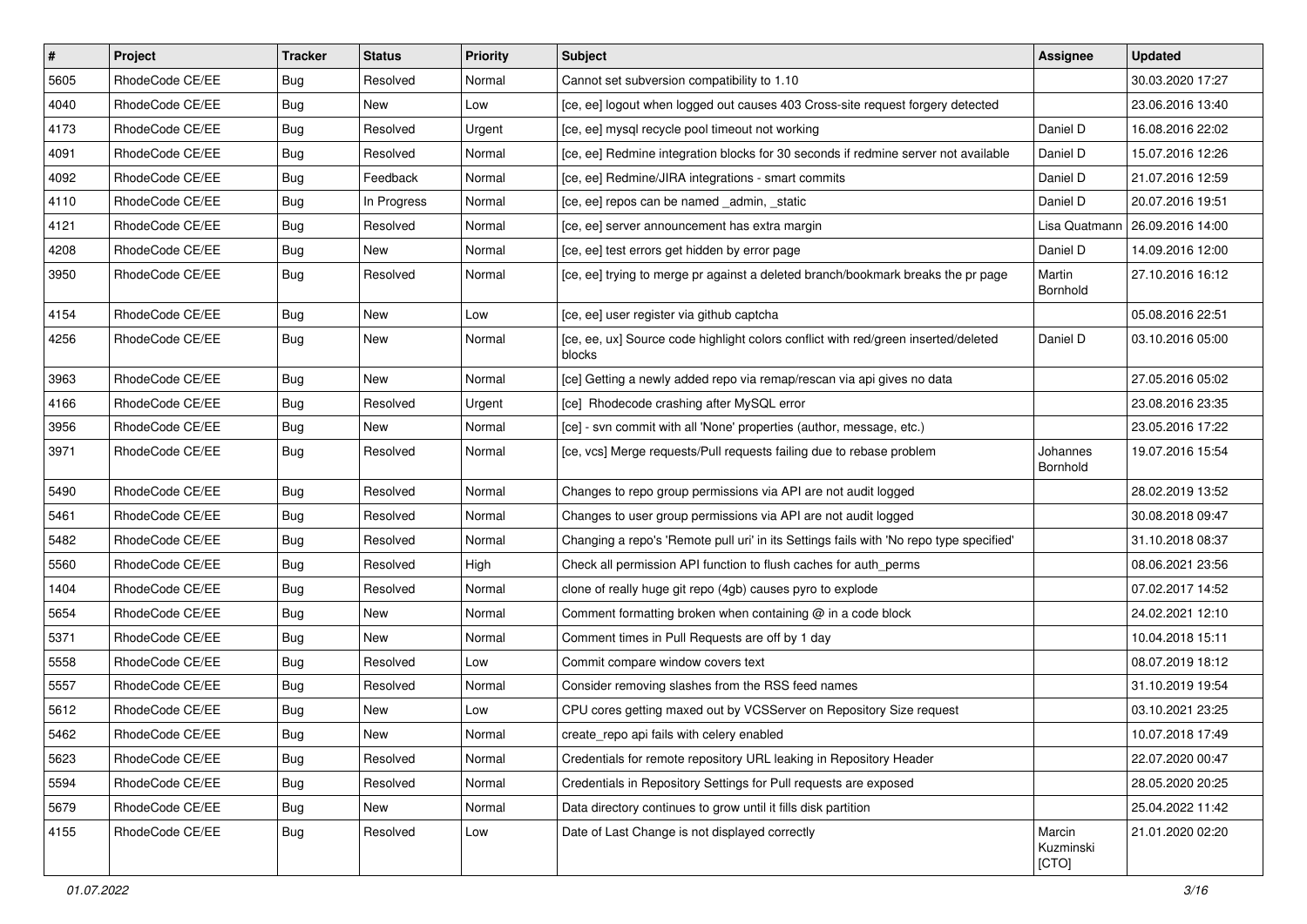| $\vert$ # | Project         | <b>Tracker</b> | <b>Status</b> | <b>Priority</b> | Subject                                                                                                            | <b>Assignee</b>              | <b>Updated</b>   |
|-----------|-----------------|----------------|---------------|-----------------|--------------------------------------------------------------------------------------------------------------------|------------------------------|------------------|
| 5629      | RhodeCode CE/EE | Bug            | New           | Normal          | Diff truncated on small files                                                                                      |                              | 21.07.2020 08:58 |
| 4675      | RhodeCode CE/EE | Bug            | Resolved      | Normal          | Disk free inodes are displayed incorrectly                                                                         |                              | 13.12.2016 22:41 |
| 4224      | RhodeCode CE/EE | Bug            | Resolved      | Normal          | [docs] update docs re: removing old instances when switching editions                                              | Lisa Quatmann                | 11.10.2016 15:36 |
| 3382      | RhodeCode CE/EE | Bug            | <b>New</b>    | Normal          | download superrepo with subrepos                                                                                   |                              | 25.03.2016 01:30 |
| 3351      | RhodeCode CE/EE | <b>Bug</b>     | <b>New</b>    | Normal          | Duplicate IP whitelist entry shows error flash                                                                     |                              | 21.03.2016 15:54 |
| 4296      | RhodeCode CE/EE | Bug            | Resolved      | Normal          | [ee] Can not create pull requests with reviewers.                                                                  | Daniel D                     | 07.11.2016 21:17 |
| 4268      | RhodeCode CE/EE | Bug            | Resolved      | High            | [ee] default reviewers from changed lines is returning wrong values                                                | Daniel D                     | 06.10.2016 14:35 |
| 4116      | RhodeCode CE/EE | Bug            | New           | High            | [ee] Starting EE or running paster commands like setup-rhodecode does not work<br>without setting LC ALL properly. |                              | 18.08.2016 21:03 |
| 5381      | RhodeCode CE/EE | Bug            | Resolved      | Normal          | Email integration changeset links invalid                                                                          |                              | 06.09.2017 12:29 |
| 5530      | RhodeCode CE/EE | <b>Bug</b>     | Resolved      | Normal          | Email integration has incorrect url                                                                                |                              | 09.02.2019 10:33 |
| 5304      | RhodeCode CE/EE | Bug            | Resolved      | Normal          | Email template not correct                                                                                         |                              | 31.10.2018 08:36 |
| 5528      | RhodeCode CE/EE | <b>Bug</b>     | Resolved      | High            | Empty Unicode file causes the PR to return HTTP 500                                                                |                              | 28.02.2019 13:52 |
| 4036      | RhodeCode CE/EE | Bug            | Resolved      | Normal          | encrypted clone uri can throw unicodeerror after key change                                                        | Marcin<br>Kuzminski<br>[CTO] | 27.06.2016 19:38 |
| 4266      | RhodeCode CE/EE | <b>Bug</b>     | Resolved      | Normal          | Error 500 on integrations page after setting up Webhook                                                            |                              | 17.10.2016 15:35 |
| 5567      | RhodeCode CE/EE | Bug            | Resolved      | High            | Error after PR was updated                                                                                         |                              | 20.01.2020 10:04 |
| 4206      | RhodeCode CE/EE | Bug            | Resolved      | High            | Error creating SVN groups                                                                                          |                              | 15.09.2016 13:24 |
| 5656      | RhodeCode CE/EE | <b>Bug</b>     | Resolved      | Normal          | Error for branch permission page                                                                                   |                              | 30.04.2021 08:53 |
| 5657      | RhodeCode CE/EE | Bug            | <b>New</b>    | Normal          | Error in maintenance page                                                                                          |                              | 30.03.2021 15:09 |
| 5376      | RhodeCode CE/EE | Bug            | Resolved      | Normal          | error: pretxnchangegroup.acl hook failed: acl: user "" denied on branch "default"                                  |                              | 16.08.2017 19:45 |
| 5444      | RhodeCode CE/EE | Bug            | Resolved      | Normal          | Error while creating a pull request on a Mercurial repository                                                      |                              | 17.04.2018 22:29 |
| 5553      | RhodeCode CE/EE | Bug            | New           | Normal          | Exceptions Tracker - Exception ID: 140095575901360 after upgrade to the lastes<br>version                          | Thierry<br>Wynsdau           | 10.07.2019 10:33 |
| 4035      | RhodeCode CE/EE | <b>Bug</b>     | In Progress   | Normal          | failed to create whoosh index                                                                                      | Marcin<br>Kuzminski<br>[CTO] | 06.07.2016 00:04 |
| 5610      | RhodeCode CE/EE | Bug            | Resolved      | Normal          | Files navigation looses the at= <name> marker</name>                                                               | Daniel D                     | 03.10.2021 23:23 |
| 4109      | RhodeCode CE/EE | Bug            | New           | Normal          | [files] The "switch to commit" widget is broken after using browser back button                                    |                              | 17.04.2018 21:50 |
| 5575      | RhodeCode CE/EE | Bug            | Resolved      | Low             | Filtering username containing '-' does not work in Admin audit log panel                                           |                              | 20.01.2020 10:04 |
| 4184      | RhodeCode CE/EE | <b>Bug</b>     | Resolved      | High            | fix content INT overflow bug                                                                                       | Marcin<br>Kuzminski<br>[CTO] | 23.08.2016 10:31 |
| 5213      | RhodeCode CE/EE | Bug            | Resolved      | Normal          | Fixing Apache Proxy timeout issues                                                                                 |                              | 14.02.2017 09:44 |
| 4254      | RhodeCode CE/EE | <b>Bug</b>     | Resolved      | Normal          | [frontend] 500 Internal Server Error with i18n-ed pages                                                            | Lisa Quatmann                | 30.09.2016 14:38 |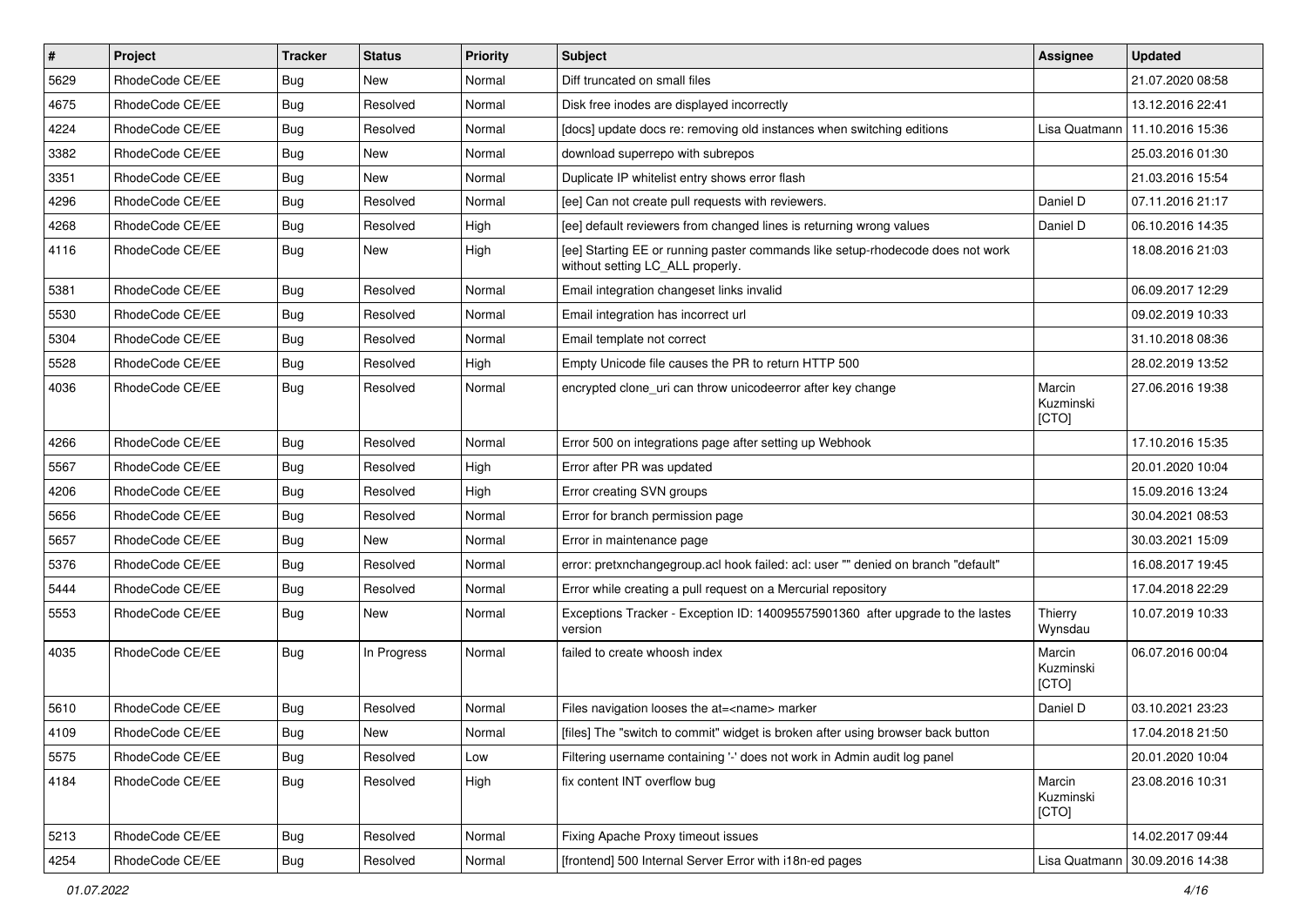| #    | Project         | <b>Tracker</b> | <b>Status</b> | Priority  | <b>Subject</b>                                                                                | <b>Assignee</b>              | <b>Updated</b>   |
|------|-----------------|----------------|---------------|-----------|-----------------------------------------------------------------------------------------------|------------------------------|------------------|
| 3488 | RhodeCode CE/EE | <b>Bug</b>     | Resolved      | Normal    | [frontend, styling] update icon font                                                          | Lisa Quatmann                | 04.10.2016 13:27 |
| 4277 | RhodeCode CE/EE | Bug            | Resolved      | Normal    | [frontend] System info page does not work correctly in safari.                                | Martin<br>Bornhold           | 04.11.2016 12:08 |
| 5662 | RhodeCode CE/EE | Bug            | <b>New</b>    | Normal    | Full text search not working due to crash in whoosh                                           |                              | 07.06.2022 08:31 |
| 5513 | RhodeCode CE/EE | <b>Bug</b>     | Resolved      | High      | Gist: GitHub flavoured markdown gist creation fails                                           |                              | 07.07.2019 22:21 |
| 4273 | RhodeCode CE/EE | Bug            | Resolved      | Urgent    | GIT executable not seen by vcsserver                                                          | Martin<br>Bornhold           | 13.10.2016 15:45 |
| 5257 | RhodeCode CE/EE | <b>Bug</b>     | New           | Normal    | Git repository with big binary file provokes error and strange behavior/memory leak<br>of RH. | Marcin<br>Kuzminski<br>[CTO] | 23.03.2017 22:02 |
| 4223 | RhodeCode CE/EE | Bug            | Resolved      | High      | [git, tags] annotated tags not appearing in UI                                                | Daniel D                     | 12.09.2016 06:12 |
| 5489 | RhodeCode CE/EE | Bug            | Resolved      | High      | grant_user_permission_to_repo_group API call fails to set permissions on child<br>repos       |                              | 11.07.2018 09:57 |
| 5576 | RhodeCode CE/EE | Bug            | Resolved      | High      | Hosting many repositories                                                                     | Craig Fairhurst              | 12.02.2020 12:55 |
| 5500 | RhodeCode CE/EE | Bug            | New           | Normal    | How to enable/set "RC_SKIP_HOOKS" to disable svn hooks?                                       |                              | 02.10.2018 07:45 |
| 5680 | RhodeCode CE/EE | <b>Bug</b>     | <b>New</b>    | High      | Inconsistent timezone display                                                                 |                              | 20.04.2022 14:15 |
| 5630 | RhodeCode CE/EE | Bug            | New           | Normal    | Inline comments do not follow the line of code                                                |                              | 21.07.2020 11:25 |
| 5406 | RhodeCode CE/EE | Bug            | <b>New</b>    | Normal    | <b>Installer Fails</b>                                                                        |                              | 01.12.2017 11:52 |
| 4285 | RhodeCode CE/EE | Bug            | New           | Normal    | Intermittent error while trying to create or fork a repository                                |                              | 17.10.2016 22:42 |
| 5457 | RhodeCode CE/EE | Bug            | Resolved      | Normal    | Internal server error on full-text search settings page with Elasticsearch                    |                              | 16.04.2018 09:08 |
| 5538 | RhodeCode CE/EE | <b>Bug</b>     | <b>New</b>    | Normal    | internal server error (UnicodeDecodeError) during rhodecode-index request                     |                              | 20.02.2019 14:43 |
| 4199 | RhodeCode CE/EE | Bug            | Resolved      | High      | investigate: ongoing SSL problems when switching to 4.X from 3.X                              | Johannes<br>Bornhold         | 15.09.2016 13:14 |
| 5399 | RhodeCode CE/EE | Bug            | In Progress   | High      | Issues with Git LFS integration                                                               |                              | 07.07.2019 22:21 |
| 4306 | RhodeCode CE/EE | Bug            | Resolved      | Normal    | Issue to push file with character # on a SVN                                                  |                              | 03.04.2017 16:44 |
| 5379 | RhodeCode CE/EE | Bug            | Resolved      | Normal    | Journal RSS feed errors                                                                       |                              | 01.09.2017 16:40 |
| 5579 | RhodeCode CE/EE | Bug            | Resolved      | Normal    | JS bug when a commit message can be parsed as a number                                        | Daniel D                     | 20.01.2020 10:04 |
| 3372 | RhodeCode CE/EE | Bug            | In Progress   | High      | [Idap, groups] Customer gets an empty list of groups                                          | Mikhail<br>Chernykh          | 08.06.2016 11:32 |
| 5621 | RhodeCode CE/EE | Bug            | Resolved      | Urgent    | LDAP + User Groups authentication plugin not working after upgrade to 4.19.x                  |                              | 15.06.2020 17:56 |
| 5297 | RhodeCode CE/EE | <b>Bug</b>     | Resolved      | Normal    | Locale fails on a SuSE system                                                                 |                              | 31.10.2018 08:36 |
| 5434 | RhodeCode CE/EE | Bug            | Resolved      | Immediate | Locale problem                                                                                |                              | 01.10.2021 09:51 |
| 5682 | RhodeCode CE/EE | Bug            | New           | Normal    | Login Page stuck until page is refreshed                                                      |                              | 30.06.2022 20:31 |
| 5555 | RhodeCode CE/EE | <b>Bug</b>     | Resolved      | Normal    | Making Repository Public does not update the Default User Permissions                         |                              | 28.05.2020 20:26 |
| 5507 | RhodeCode CE/EE | <b>Bug</b>     | Resolved      | Normal    | Markdown rendering needs improvement                                                          |                              | 15.08.2019 15:40 |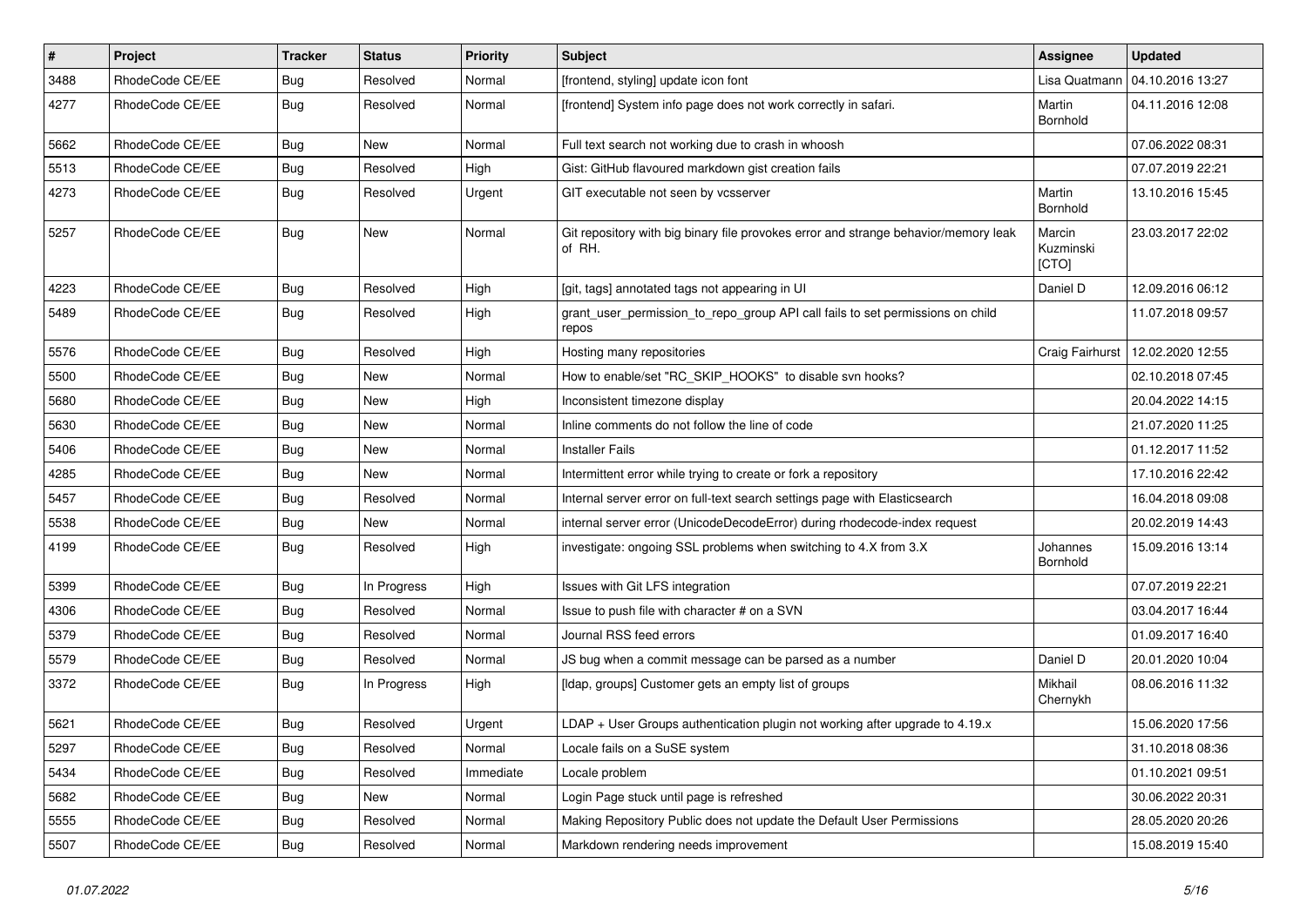| $\sharp$ | Project         | <b>Tracker</b> | <b>Status</b> | Priority | <b>Subject</b>                                                                                                                       | <b>Assignee</b>              | <b>Updated</b>   |
|----------|-----------------|----------------|---------------|----------|--------------------------------------------------------------------------------------------------------------------------------------|------------------------------|------------------|
| 5669     | RhodeCode CE/EE | <b>Bug</b>     | Resolved      | Normal   | Mercurial commit messages doesn't show cyrillic symbols                                                                              |                              | 01.10.2021 10:39 |
| 5545     | RhodeCode CE/EE | Bug            | <b>New</b>    | Normal   | Merge commit to contain the username/reponame of the origin                                                                          |                              | 28.02.2019 13:46 |
| 5632     | RhodeCode CE/EE | Bug            | New           | Normal   | Missing Parent Folder for Personal Repo lacks proper handling                                                                        |                              | 03.08.2020 07:56 |
| 5633     | RhodeCode CE/EE | <b>Bug</b>     | Resolved      | Normal   | Moderately large pull requests fail because inefficient use of reviewer_data_json<br>column in pull requests table                   |                              | 12.10.2020 23:13 |
| 5655     | RhodeCode CE/EE | Bug            | Resolved      | Normal   | New public gist's id is always auto generated                                                                                        |                              | 01.07.2021 12:06 |
| 2264     | RhodeCode CE/EE | <b>Bug</b>     | Resolved      | Normal   | New user password change doesn't actually require a password change.                                                                 |                              | 12.08.2016 16:01 |
| 5164     | RhodeCode CE/EE | Bug            | Resolved      | Normal   | non-web calls are leaking session objects                                                                                            |                              | 13.01.2017 01:30 |
| 5505     | RhodeCode CE/EE | Bug            | Resolved      | Normal   | Notification emails from RhodeCode is garbled in Outlook 2016 web client                                                             |                              | 07.12.2018 09:49 |
| 3483     | RhodeCode CE/EE | <b>Bug</b>     | New           | Normal   | oauth: disable 3rd party registration if RhodeCode registration is disabled                                                          | Marcin<br>Kuzminski<br>[CTO] | 13.04.2016 12:13 |
| 3923     | RhodeCode CE/EE | Bug            | <b>New</b>    | Normal   | odd exception on running internal-code                                                                                               |                              | 09.08.2016 10:54 |
| 3615     | RhodeCode CE/EE | Bug            | New           | Low      | (OperationalError) too many SQL variables on admin journal page                                                                      |                              | 06.05.2016 11:45 |
| 5337     | RhodeCode CE/EE | Bug            | Resolved      | Normal   | Possible memory leak after few Git Pull Requests                                                                                     |                              | 08.08.2017 13:08 |
| 3250     | RhodeCode CE/EE | <b>Bug</b>     | New           | Normal   | Posting a comment message is very slow !                                                                                             |                              | 17.03.2016 12:57 |
| 5515     | RhodeCode CE/EE | Bug            | Resolved      | Normal   | PR default reviewer is incorrect                                                                                                     |                              | 28.02.2019 13:52 |
| 5561     | RhodeCode CE/EE | Bug            | Resolved      | Normal   | PR diff doesn't update when target changes                                                                                           |                              | 21.05.2020 11:53 |
| 5644     | RhodeCode CE/EE | Bug            | <b>New</b>    | Normal   | PR inks to comments not working if files are collapsed                                                                               |                              | 02.12.2020 10:42 |
| 5517     | RhodeCode CE/EE | Bug            | Resolved      | Urgent   | Problem with upgrading to Community-4.15                                                                                             |                              | 11.12.2018 06:32 |
| 5521     | RhodeCode CE/EE | Bug            | Resolved      | Normal   | Proxing SVN http requests does not work when using prefix for rhodecode.                                                             |                              | 28.02.2019 13:52 |
| 5590     | RhodeCode CE/EE | Bug            | New           | Normal   | Pull Request creation takes 2 minutes                                                                                                |                              | 28.05.2020 20:48 |
| 5596     | RhodeCode CE/EE | Bug            | Resolved      | Normal   | Pull Request duplicated after description edit                                                                                       |                              | 14.04.2020 13:28 |
| 5651     | RhodeCode CE/EE | Bug            | Resolved      | Normal   | Pull requests can get stuck if the diff is too large (it was created by mistake but we<br>can't open it to delete it)                |                              | 30.04.2021 08:53 |
| 5652     | RhodeCode CE/EE | Bug            | Resolved      | Normal   | Pull Requests: when title and descriptions contains character [] {} and () index out of<br>bound when attempting to comment/approve. |                              | 30.04.2021 08:53 |
| 5634     | RhodeCode CE/EE | Bug            | Resolved      | Normal   | Quick Search Toolbar bugs out if pull request contains unicode double quote<br>character "                                           |                              | 12.10.2020 23:13 |
| 5494     | RhodeCode CE/EE | Bug            | New           | Normal   | rccontrol's python package management causes slow VCS SSH                                                                            |                              | 02.04.2019 11:56 |
| 4279     | RhodeCode CE/EE | Bug            | Resolved      | Normal   | re-captcha validation is broken                                                                                                      | Martin<br>Bornhold           | 26.10.2016 22:27 |
| 5571     | RhodeCode CE/EE | Bug            | Resolved      | Normal   | redmine does not work with firefox any more                                                                                          |                              | 25.10.2019 12:38 |
| 5620     | RhodeCode CE/EE | <b>Bug</b>     | Resolved      | Normal   | Regression of mail rendering in Thunderbird                                                                                          |                              | 15.06.2020 16:45 |
| 5664     | RhodeCode CE/EE | Bug            | New           | Normal   | Regression: When assigning permissions, cannot see own group in auto-complete<br>without special conditions                          |                              | 29.07.2021 10:49 |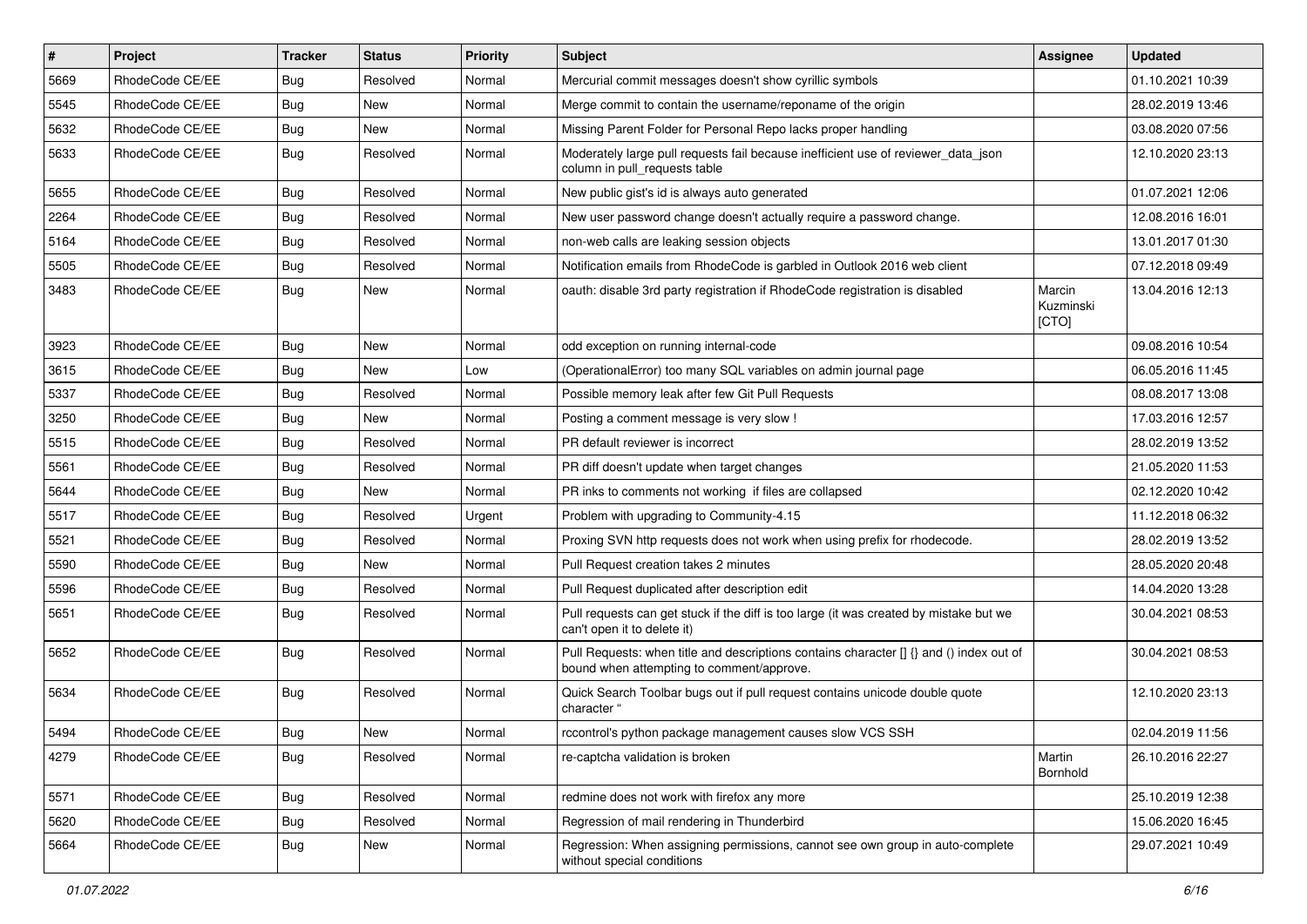| $\vert$ # | Project         | <b>Tracker</b> | <b>Status</b> | <b>Priority</b> | <b>Subject</b>                                                                      | <b>Assignee</b>              | <b>Updated</b>   |
|-----------|-----------------|----------------|---------------|-----------------|-------------------------------------------------------------------------------------|------------------------------|------------------|
| 5636      | RhodeCode CE/EE | Bug            | Resolved      | High            | Remap and Rescan 500 Internal Server Error                                          |                              | 30.04.2021 08:53 |
| 5570      | RhodeCode CE/EE | Bug            | <b>New</b>    | Normal          | Remap repositories always fail in RhodeCode community                               |                              | 04.10.2019 14:50 |
| 5509      | RhodeCode CE/EE | <b>Bug</b>     | New           | Normal          | Remove `limportant attributes` from UI elements                                     |                              | 07.12.2018 07:40 |
| 5380      | RhodeCode CE/EE | Bug            | Resolved      | Normal          | repo commits pageintion error                                                       |                              | 06.09.2017 19:16 |
| 5460      | RhodeCode CE/EE | Bug            | New           | Low             | Repo creation stuck when remote clone returns partial http code 500                 |                              | 06.07.2018 19:14 |
| 5670      | RhodeCode CE/EE | Bug            | New           | Normal          | Repo-level administrators can usurp owner of repoistory                             |                              | 01.12.2021 16:18 |
| 5540      | RhodeCode CE/EE | Bug            | <b>New</b>    | Normal          | Rhode Code 4.15.2 VCS Caching(?) behaviour                                          |                              | 25.02.2019 17:01 |
| 5433      | RhodeCode CE/EE | Bug            | Resolved      | High            | RhodeCode Community 4.11 doesn't handle HG largefiles extension                     |                              | 01.02.2018 20:08 |
| 4178      | RhodeCode CE/EE | Bug            | Resolved      | Normal          | RhodeCode EE OVA VM wont run on a ESX 6.0 host                                      | Marcin<br>Kuzminski<br>[CTO] | 15.09.2016 13:25 |
| 5645      | RhodeCode CE/EE | Bug            | New           | High            | Rhodecode returns 400 Bad request on huge mercurial repos                           |                              | 18.12.2020 06:29 |
| 5604      | RhodeCode CE/EE | Bug            | Resolved      | High            | Search error on second result page                                                  | Daniel D                     | 30.03.2020 16:01 |
| 4304      | RhodeCode CE/EE | Bug            | Resolved      | High            | Search: Internal Server Error                                                       |                              | 26.11.2016 16:26 |
| 5619      | RhodeCode CE/EE | Bug            | Resolved      | Normal          | Setting Landing Commit to SVN Trunk results in Files tab hitting a 404              |                              | 04.06.2020 23:51 |
| 5512      | RhodeCode CE/EE | Bug            | New           | Normal          | Show commit phase in summary view                                                   |                              | 09.11.2018 21:37 |
| 4233      | RhodeCode CE/EE | Bug            | Resolved      | High            | slack, git push problem                                                             | Daniel D                     | 26.09.2016 11:56 |
| 4676      | RhodeCode CE/EE | Bug            | Resolved      | Normal          | Some admin passwords can make installation fail                                     |                              | 16.12.2016 16:16 |
| 5569      | RhodeCode CE/EE | Bug            | Resolved      | Normal          | SshWrapper error                                                                    |                              | 21.01.2020 02:02 |
| 3922      | RhodeCode CE/EE | Bug            | <b>New</b>    | Normal          | svn backend returns different diff to git/hg backends                               |                              | 11.05.2016 14:29 |
| 5599      | RhodeCode CE/EE | Bug            | Resolved      | Normal          | SVN navigation to trunk fails                                                       | Daniel D                     | 04.04.2020 11:21 |
| 4089      | RhodeCode CE/EE | Bug            | Resolved      | Normal          | svn repository does not exist                                                       |                              | 12.06.2018 12:29 |
| 5606      | RhodeCode CE/EE | Bug            | Resolved      | High            | SVN + ssh subdirectory failure                                                      | Daniel D                     | 09.04.2020 03:29 |
| 5608      | RhodeCode CE/EE | Bug            | Resolved      | High            | svn+ssh user set incorrectly                                                        | Daniel D                     | 31.03.2020 18:21 |
| 3022      | RhodeCode CE/EE | <b>Bug</b>     | New           | Normal          | SVN support with repositories groups                                                |                              | 26.07.2016 18:25 |
| 3357      | RhodeCode CE/EE | Bug            | Resolved      | Normal          | switch to sometimes fails to load files metadata                                    |                              | 30.03.2016 10:56 |
| 4276      | RhodeCode CE/EE | Bug            | Resolved      | Normal          | System info page uses mercurial/git versions from RhodeCode instead of VCSServer    | Marcin<br>Kuzminski<br>[CTO] | 14.11.2016 21:19 |
| 5277      | RhodeCode CE/EE | Bug            | Resolved      | Normal          | table id=user list table - Ajax error                                               |                              | 13.04.2017 01:04 |
| 5649      | RhodeCode CE/EE | Bug            | New           | Normal          | test-file-upload                                                                    |                              | 17.12.2020 23:08 |
| 4190      | RhodeCode CE/EE | <b>Bug</b>     | New           | Normal          | [tests] fix or remove rst xss inline test                                           |                              | 22.08.2016 12:15 |
| 4189      | RhodeCode CE/EE | <b>Bug</b>     | New           | Normal          | [tests, git] count of commit ids is different for git than hg when comparing remote |                              | 22.08.2016 12:34 |
| 4188      | RhodeCode CE/EE | <b>Bug</b>     | New           | Normal          | [tests, svn] changeset tests produce different results for svn                      |                              | 22.08.2016 09:54 |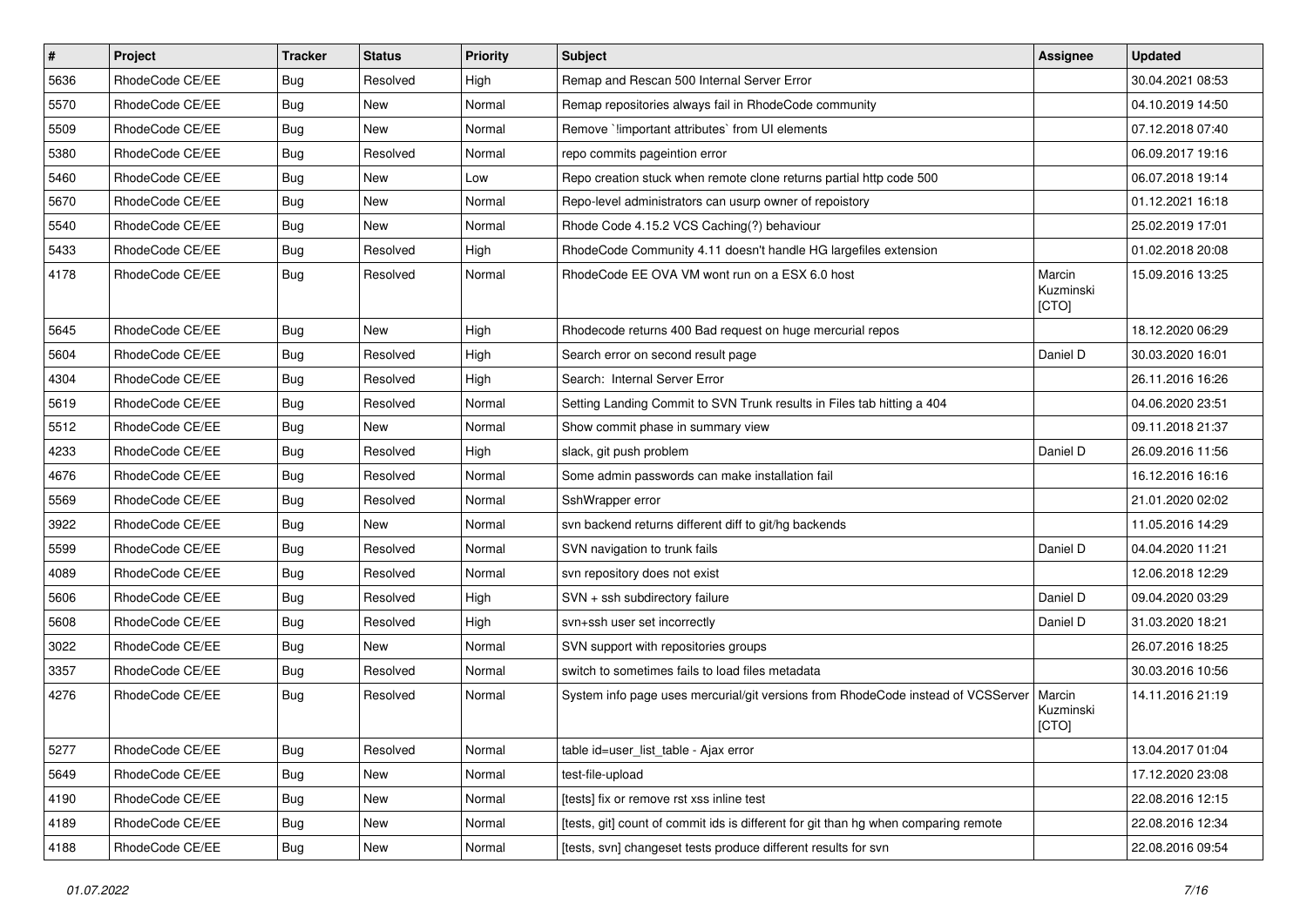| $\vert$ # | Project         | <b>Tracker</b> | <b>Status</b> | Priority | <b>Subject</b>                                                                            | <b>Assignee</b>              | <b>Updated</b>   |
|-----------|-----------------|----------------|---------------|----------|-------------------------------------------------------------------------------------------|------------------------------|------------------|
| 4090      | RhodeCode CE/EE | Bug            | Resolved      | Normal   | test ticket                                                                               |                              | 09.03.2021 20:39 |
| 3555      | RhodeCode CE/EE | Bug            | Resolved      | Normal   | Then disabled repo location change the panel should explicitly state that it's disabled   |                              | 25.04.2016 10:34 |
| 5624      | RhodeCode CE/EE | Bug            | New           | Normal   | Timeout when trying to test SMTP email configuration                                      |                              | 01.07.2020 20:01 |
| 5559      | RhodeCode CE/EE | Bug            | New           | Normal   | Timezone handling issue on repos list                                                     |                              | 07.07.2019 22:19 |
| 4255      | RhodeCode CE/EE | <b>Bug</b>     | <b>New</b>    | Normal   | [translation, i18n] translation not being applied to integrations pages                   |                              | 30.09.2016 15:56 |
| 5547      | RhodeCode CE/EE | Bug            | New           | Normal   | UI not consistent between Firefox and Chrome                                              |                              | 01.03.2019 23:35 |
| 5672      | RhodeCode CE/EE | Bug            | New           | Normal   | Unable to browse git repository folders with # in names                                   |                              | 16.12.2021 18:13 |
| 5475      | RhodeCode CE/EE | Bug            | <b>New</b>    | Normal   | Unable to locate user in OpenLDAP directory via Idaps                                     |                              | 08.06.2018 20:06 |
| 5436      | RhodeCode CE/EE | <b>Bug</b>     | Resolved      | High     | Unable To Open Pull Request in 4.11.2                                                     |                              | 14.02.2018 11:14 |
| 5622      | RhodeCode CE/EE | Bug            | Resolved      | High     | Upgrade from 4.18.3 to 4.19.3 broke all PRs                                               |                              | 28.07.2020 16:44 |
| 5523      | RhodeCode CE/EE | Bug            | Resolved      | High     | user from AD is asked to change his password when logs in.                                | Thierry<br>Wynsdau           | 28.05.2020 20:28 |
| 5259      | RhodeCode CE/EE | <b>Bug</b>     | Resolved      | Normal   | user-journal storage changes                                                              |                              | 12.04.2017 00:04 |
| 5519      | RhodeCode CE/EE | Bug            | New           | High     | User unable to fork the repo despite setting Repository Forking to Disabled               |                              | 11.12.2018 22:21 |
| 3939      | RhodeCode CE/EE | Bug            | New           | Normal   | [ux] changelog filter blank after going back in browser                                   |                              | 18.05.2016 14:50 |
| 3441      | RhodeCode CE/EE | Bug            | <b>New</b>    | Normal   | [ux] clicking on line in file view scrolls to that line                                   |                              | 05.04.2016 13:35 |
| 4065      | RhodeCode CE/EE | Bug            | Resolved      | Normal   | [ux, login] 404 on login after comment attempt                                            | Marcin<br>Kuzminski<br>[CTO] | 04.07.2016 00:40 |
| 5266      | RhodeCode CE/EE | <b>Bug</b>     | Resolved      | Normal   | Validate if changes in target branches get's propagated on Pull request updates           |                              | 05.04.2017 18:10 |
| 5522      | RhodeCode CE/EE | Bug            | Resolved      | Low      | vcsserver fails when url contains extra "/"                                               |                              | 28.02.2019 13:52 |
| 5492      | RhodeCode CE/EE | Bug            | New           | Normal   | VCSServer + SVN 1.10                                                                      |                              | 26.07.2018 15:01 |
| 4247      | RhodeCode CE/EE | Bug            | Resolved      | Normal   | [vcs] Using current time as timestamp during archive creating leads to changing<br>hashes | Martin<br>Bornhold           | 28.09.2016 12:07 |
| 5412      | RhodeCode CE/EE | Bug            | Resolved      | Normal   | Webhook for "pullrequest commented" event returns incomplete data                         |                              | 27.02.2018 18:00 |
| 5471      | RhodeCode CE/EE | Bug            | <b>New</b>    | Normal   | Webhook integration failing: need more than 3 values to unpack                            |                              | 01.06.2018 02:26 |
| 5210      | RhodeCode CE/EE | Bug            | Resolved      | Normal   | webook problems                                                                           |                              | 13.02.2017 19:43 |
| 5506      | RhodeCode CE/EE | Bug            | New           | Normal   | Web UI fonts are not looking good and is difficult to read for people with low vision     |                              | 26.10.2018 09:38 |
| 5414      | RhodeCode CE/EE | <b>Bug</b>     | <b>New</b>    | High     | When Opening New Pull Request, Target Revision Default Is Undesireable                    |                              | 11.04.2018 23:20 |
| 5626      | RhodeCode CE/EE | <b>Bug</b>     | New           | Normal   | Whoosh full-text indexing is fully indexing all repos, not recognizing forks              |                              | 02.07.2020 19:24 |
| 5573      | RhodeCode CE/EE | Bug            | Resolved      | Normal   | Wrong notification Base Url for Email-Integrations                                        |                              | 16.01.2020 08:53 |
| 5588      | RhodeCode CE/EE | <b>Bug</b>     | New           | Normal   | wrong rendering of issue tracker pattern                                                  |                              | 29.01.2020 11:24 |
| 5518      | RhodeCode CE/EE | <b>Bug</b>     | Resolved      | Normal   | Zero-sized files in /rhodecode/config/rcextensions/examples                               |                              | 21.01.2020 02:18 |
| 5536      | RhodeCode CE/EE | Feature        | Resolved      | Low      | Ability to disable server-side SSH key generation                                         |                              | 28.02.2019 13:52 |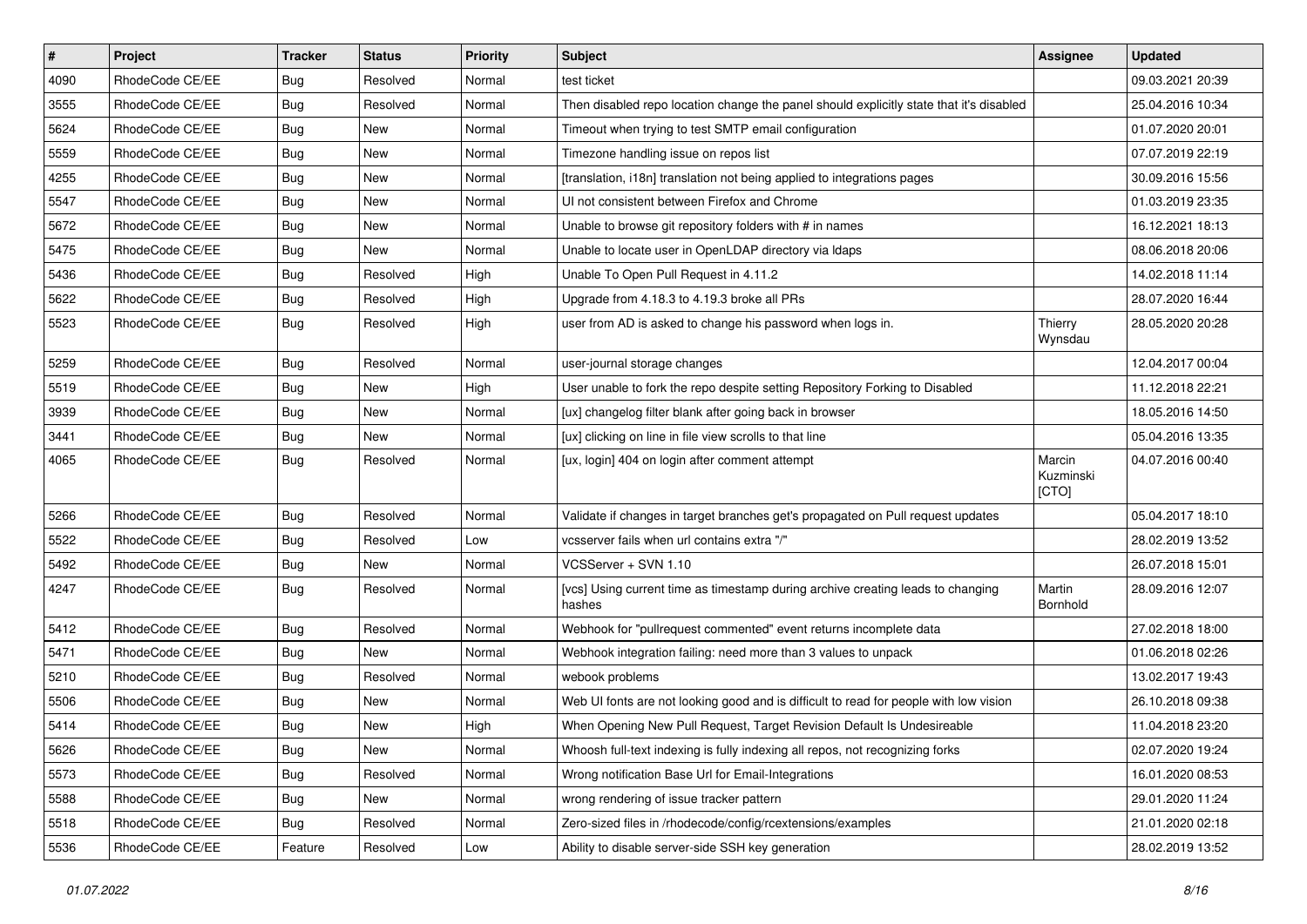| $\sharp$ | Project         | <b>Tracker</b> | <b>Status</b> | <b>Priority</b> | <b>Subject</b>                                                                           | <b>Assignee</b>              | <b>Updated</b>   |
|----------|-----------------|----------------|---------------|-----------------|------------------------------------------------------------------------------------------|------------------------------|------------------|
| 5289     | RhodeCode CE/EE | Feature        | New           | High            | Ability to Upload/Replace a file using the UI                                            |                              | 22.09.2017 10:29 |
| 1457     | RhodeCode CE/EE | Feature        | <b>New</b>    | Normal          | add allow permissions inheritance on repo groups                                         |                              | 22.09.2017 10:27 |
| 3978     | RhodeCode CE/EE | Feature        | New           | Normal          | Add bug tracker                                                                          |                              | 05.06.2016 21:20 |
| 3980     | RhodeCode CE/EE | Feature        | <b>New</b>    | Normal          | Add CI engine                                                                            |                              | 05.06.2016 21:32 |
| 3981     | RhodeCode CE/EE | Feature        | Resolved      | Normal          | Add cloud hosting like Gitlab, GitHub                                                    |                              | 02.03.2020 09:14 |
| 5638     | RhodeCode CE/EE | Feature        | New           | Normal          | Add "Copy full url path" button                                                          |                              | 05.02.2021 20:23 |
| 4191     | RhodeCode CE/EE | Feature        | New           | Normal          | Add custom Image logo option to header                                                   |                              | 22.08.2016 14:49 |
| 4182     | RhodeCode CE/EE | Feature        | <b>New</b>    | Normal          | add direct link from notification to corresponding PR                                    |                              | 19.08.2016 12:35 |
| 5641     | RhodeCode CE/EE | Feature        | <b>New</b>    | Normal          | "Add draft" / (x) button usability                                                       |                              | 30.11.2020 20:53 |
| 5611     | RhodeCode CE/EE | Feature        | Resolved      | Normal          | Add information "is the pull request up to date?" in the PR page                         |                              | 03.10.2021 23:24 |
| 3979     | RhodeCode CE/EE | Feature        | <b>New</b>    | Normal          | Add kanban board                                                                         |                              | 05.06.2016 21:20 |
| 3999     | RhodeCode CE/EE | Feature        | Resolved      | Normal          | Add `send account information` to user creation page                                     |                              | 28.06.2016 15:22 |
| 5617     | RhodeCode CE/EE | Feature        | <b>New</b>    | Normal          | Allow PRs to non-head bookmarks                                                          |                              | 20.05.2020 12:25 |
| 3373     | RhodeCode CE/EE | Feature        | <b>New</b>    | Normal          | Allow to create Bookmarks and Branches from UI                                           |                              | 05.04.2016 09:21 |
| 4301     | RhodeCode CE/EE | Feature        | <b>New</b>    | Normal          | [API] toggle force_password_reset in api for Idap users                                  |                              | 28.10.2016 15:43 |
| 5321     | RhodeCode CE/EE | Feature        | Resolved      | Normal          | Audit logs                                                                               |                              | 21.06.2017 12:49 |
| 4272     | RhodeCode CE/EE | Feature        | New           | Normal          | Better SPAM protection                                                                   |                              | 12.10.2016 11:14 |
| 4044     | RhodeCode CE/EE | Feature        | Resolved      | Normal          | Branch permissions                                                                       |                              | 30.08.2018 09:48 |
| 2882     | RhodeCode CE/EE | Feature        | New           | Normal          | Bulk comment submit                                                                      |                              | 17.03.2016 17:50 |
| 5504     | RhodeCode CE/EE | Feature        | New           | Normal          | Buttons to copy commit hash and to expand the commit message in the repo<br>summary view |                              | 26.10.2018 00:59 |
| 4219     | RhodeCode CE/EE | Feature        | Resolved      | Normal          | [ce, ee] Add mandatory reviewers for pull requests                                       | Marcin<br>Kuzminski<br>[CTO] | 20.06.2017 15:23 |
| 4211     | RhodeCode CE/EE | Feature        | Resolved      | Normal          | [ce, ee] increase webhook flexibility                                                    | Marcin<br>Kuzminski<br>[CTO] | 20.06.2022 10:55 |
| 4267     | RhodeCode CE/EE | Feature        | Resolved      | Normal          | [ce, ee] jira tracker integration wildcard project key support                           | Daniel D                     | 10.10.2016 20:13 |
| 4232     | RhodeCode CE/EE | Feature        | <b>New</b>    | Normal          | [ce, ee, pr, compare] redo diffs, support side by side diffs, html diffs                 | Daniel D                     | 25.10.2016 15:40 |
| 4175     | RhodeCode CE/EE | Feature        | Resolved      | Normal          | [ce, ee] repo group integrations                                                         | Daniel D                     | 16.08.2016 20:00 |
| 4225     | RhodeCode CE/EE | Feature        | Resolved      | Normal          | [ce, ee] repo group integrations cascade to child repo groups                            | Daniel D                     | 14.09.2016 11:12 |
| 4192     | RhodeCode CE/EE | Feature        | Resolved      | Normal          | [ce, ee] slack/hipchat integrations group commits by branch pushed                       |                              | 09.09.2016 19:01 |
| 5600     | RhodeCode CE/EE | Feature        | New           | Normal          | Change default repository landing page                                                   |                              | 27.01.2021 01:04 |
| 5187     | RhodeCode CE/EE | Feature        | Resolved      | Normal          | changelog dynamic loading of commits                                                     |                              | 12.06.2018 12:31 |
| 5631     | RhodeCode CE/EE | Feature        | New           | Normal          | Change target of PR                                                                      |                              | 31.07.2020 17:05 |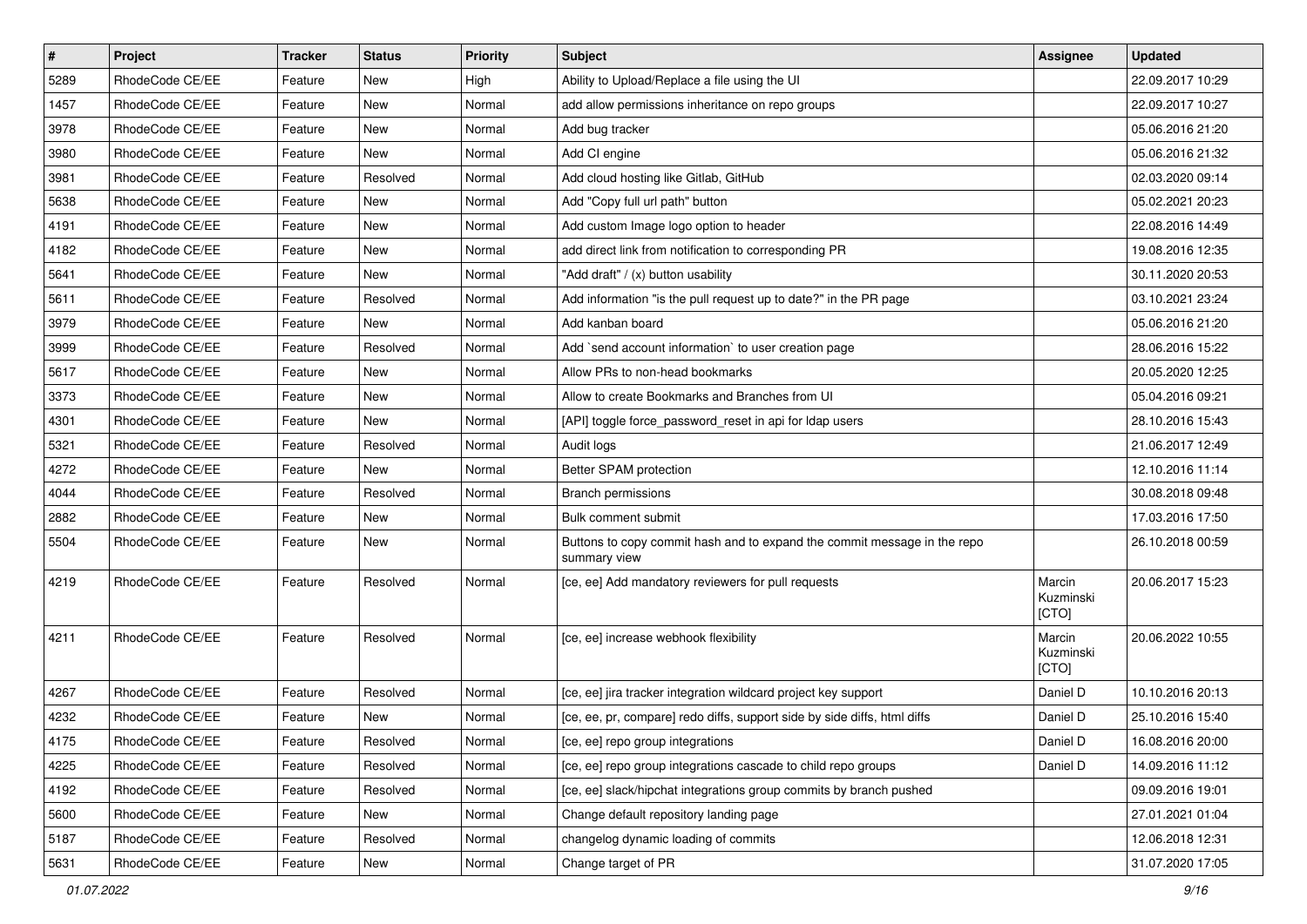| $\vert$ # | Project         | <b>Tracker</b> | <b>Status</b> | <b>Priority</b> | <b>Subject</b>                                                                                 | <b>Assignee</b>              | <b>Updated</b>                    |
|-----------|-----------------|----------------|---------------|-----------------|------------------------------------------------------------------------------------------------|------------------------------|-----------------------------------|
| 5637      | RhodeCode CE/EE | Feature        | New           | Normal          | Clone URL templates - add per repository/namespace                                             |                              | 29.10.2020 09:38                  |
| 5603      | RhodeCode CE/EE | Feature        | Resolved      | Normal          | Code search - highlight matching search terms                                                  |                              | 30.03.2020 11:16                  |
| 148       | RhodeCode CE/EE | Feature        | New           | Normal          | [comments] Add per file and multiline comments in a changeset                                  |                              | 25.05.2016 10:20                  |
| 5273      | RhodeCode CE/EE | Feature        | New           | Normal          | Comment status                                                                                 |                              | 07.04.2017 13:10                  |
| 4222      | RhodeCode CE/EE | Feature        | New           | Normal          | Configurable detection of READMEs                                                              |                              | 09.09.2016 10:05                  |
| 5602      | RhodeCode CE/EE | Feature        | Resolved      | Normal          | Copy full path only copies partial                                                             | Daniel D                     | 30.03.2020 16:04                  |
| 5601      | RhodeCode CE/EE | Feature        | Resolved      | Normal          | Default navigation should be by branch name not commit id                                      |                              | 04.06.2020 23:51                  |
| 3440      | RhodeCode CE/EE | Feature        | New           | Normal          | [design, ux] mock-up user interface for adding a branch/bookmark                               |                              | 05.04.2016 09:21                  |
| 4183      | RhodeCode CE/EE | Feature        | Resolved      | Normal          | Different roles for PR reviewers                                                               | Daniel D                     | 12.10.2020 23:13                  |
| 4074      | RhodeCode CE/EE | Feature        | New           | Normal          | Edit review comment                                                                            | Bartłomiej<br>Wołyńczyk      | 17.04.2018 21:51                  |
| 5469      | RhodeCode CE/EE | Feature        | Resolved      | Normal          | elastisearch > 2.x not supported?                                                              |                              | 21.01.2020 02:19                  |
| 4213      | RhodeCode CE/EE | Feature        | New           | High            | Embed PostgreSQL database                                                                      | Marcin<br>Kuzminski<br>[CTO] | 03.09.2016 23:45                  |
| 3486      | RhodeCode CE/EE | Feature        | <b>New</b>    | Normal          | expose origin of permission in perm dict for users                                             |                              | 06.06.2016 10:54                  |
| 5581      | RhodeCode CE/EE | Feature        | Resolved      | Normal          | expose `send_email` option in the HTTP API, for `comment_commit` and<br>`comment_pull_request` | Daniel D                     | 29.01.2020 11:46                  |
| 3472      | RhodeCode CE/EE | Feature        | New           | Normal          | Expose unified hooks that can be used in SSH backend                                           |                              | 14.04.2016 17:54                  |
| 5653      | RhodeCode CE/EE | Feature        | New           | Normal          | Extend SSH clone to support cloning by repo id.                                                | Marcin<br>Kuzminski<br>[CTO] | 17.02.2021 12:58                  |
| 5613      | RhodeCode CE/EE | Feature        | New           | Low             | Feature Request: Issue tracker link in new tab/window                                          |                              | 03.10.2021 23:25                  |
| 5595      | RhodeCode CE/EE | Feature        | <b>New</b>    | Normal          | Group code review mail notification                                                            |                              | 03.03.2020 10:17                  |
| 5574      | RhodeCode CE/EE | Feature        | Resolved      | Normal          | hg: Information for external hooks                                                             |                              | 30.07.2020 15:40                  |
| 1131      | RhodeCode CE/EE | Feature        | Resolved      | Normal          | Implement default reviewers for code review                                                    | Daniel D                     | 21.09.2016 18:28                  |
| 4193      | RhodeCode CE/EE | Feature        | In Progress   | Normal          | Improve Filter Functionality in the Change Log                                                 | Marcin<br>Kuzminski<br>[CTO] | 22.09.2017 10:25                  |
| 5548      | RhodeCode CE/EE | Feature        | New           | Normal          | Initial Search API                                                                             |                              | Peter Colledge   07.07.2019 22:21 |
| 4157      | RhodeCode CE/EE | Feature        | New           | Normal          | [integrations] Integrate with industry standard SW development tools                           | Daniel D                     | 08.08.2016 12:55                  |
| 5643      | RhodeCode CE/EE | Feature        | Resolved      | Low             | jump to bottom of review                                                                       |                              | 30.04.2021 08:53                  |
| 5256      | RhodeCode CE/EE | Feature        | New           | Normal          | Last repository access time.                                                                   |                              | 23.03.2017 16:34                  |
| 4000      | RhodeCode CE/EE | Feature        | New           | Normal          | Make compare more functional                                                                   | Marcin<br>Kuzminski<br>[CTO] | 18.11.2017 19:11                  |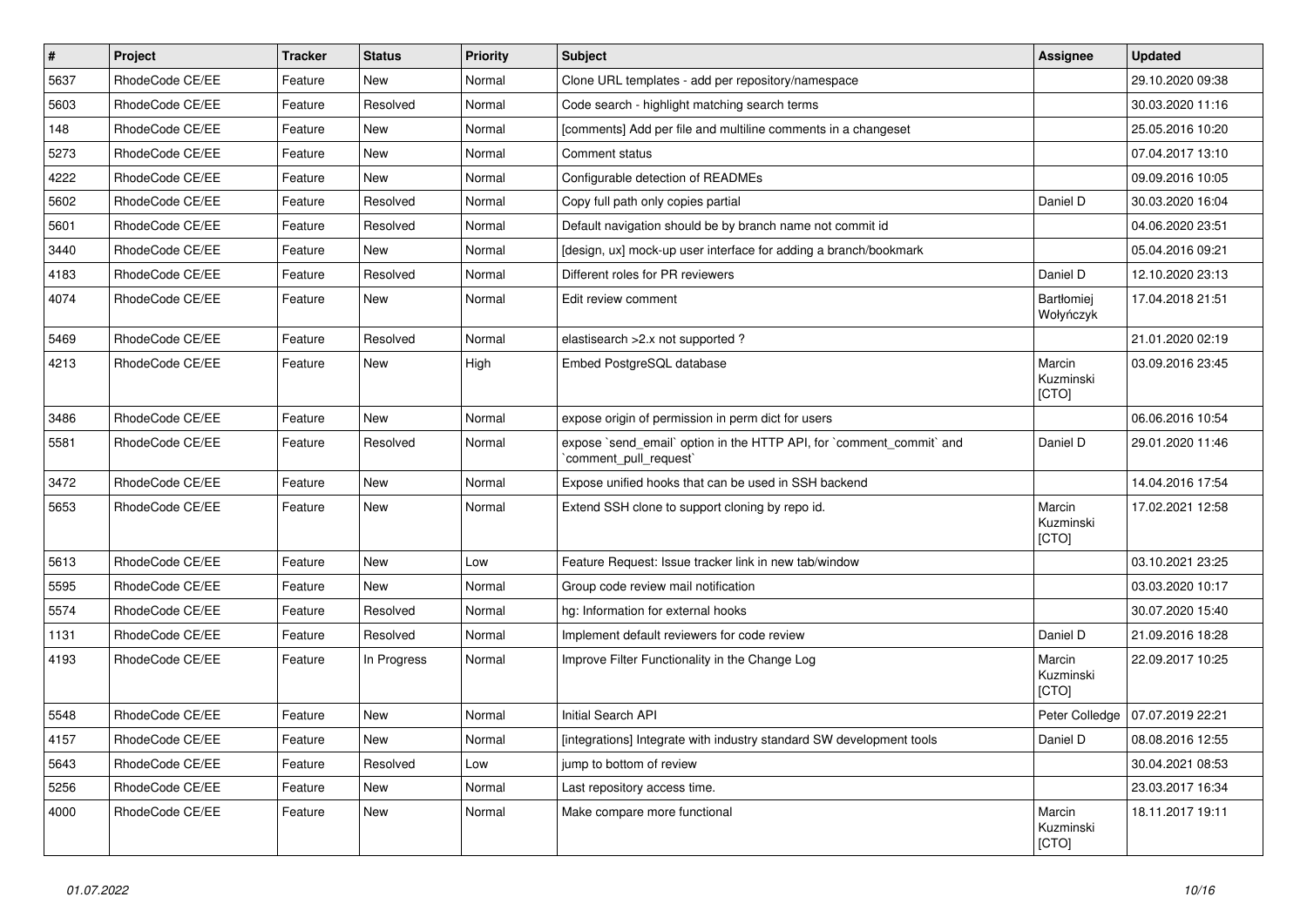| $\vert$ # | Project         | <b>Tracker</b> | <b>Status</b> | Priority | <b>Subject</b>                                                                                  | <b>Assignee</b>              | <b>Updated</b>   |
|-----------|-----------------|----------------|---------------|----------|-------------------------------------------------------------------------------------------------|------------------------------|------------------|
| 2817      | RhodeCode CE/EE | Feature        | Resolved      | Normal   | Make largefiles downloadable from the interface                                                 |                              | 27.03.2017 14:04 |
| 5586      | RhodeCode CE/EE | Feature        | New           | Normal   | @mention should be a link                                                                       |                              | 29.01.2020 11:46 |
| 5368      | RhodeCode CE/EE | Feature        | Resolved      | Normal   | Mercurial: Close branch before merging it                                                       | Mathieu Cantin               | 21.01.2020 02:11 |
| 5396      | RhodeCode CE/EE | Feature        | Resolved      | Normal   | Merge state with shadow repo should be created during pull request                              |                              | 12.10.2017 21:57 |
| 5585      | RhodeCode CE/EE | Feature        | Resolved      | Normal   | Minimize downtime on rccontrol upgrade                                                          |                              | 27.03.2020 09:45 |
| 5615      | RhodeCode CE/EE | Feature        | Resolved      | Normal   | Misleading message in PR diff view "File was deleted in this version"                           | Daniel D                     | 23.04.2020 17:40 |
| 5511      | RhodeCode CE/EE | Feature        | New           | Normal   | New feature to synchronize the fork with the remote repo from the summary page                  |                              | 13.11.2018 01:23 |
| 5552      | RhodeCode CE/EE | Feature        | <b>New</b>    | High     | PR dependency across repos                                                                      |                              | 22.06.2019 01:15 |
| 5442      | RhodeCode CE/EE | Feature        | Resolved      | Low      | Preview of Jupyter notebooks                                                                    | Marcin<br>Kuzminski<br>[CTO] | 16.01.2019 16:33 |
| 5271      | RhodeCode CE/EE | Feature        | <b>New</b>    | Normal   | Private comments                                                                                |                              | 07.04.2017 12:01 |
| 1055      | RhodeCode CE/EE | Feature        | Resolved      | Normal   | [pr, vcs] Expose the shadow repository of a pull request                                        | Martin<br>Bornhold           | 26.10.2016 10:33 |
| 5272      | RhodeCode CE/EE | Feature        | Resolved      | Normal   | Pull Request checklist                                                                          |                              | 21.01.2020 02:09 |
| 5642      | RhodeCode CE/EE | Feature        | Resolved      | Normal   | pull request version column in commit list                                                      |                              | 30.04.2021 08:53 |
| 5583      | RhodeCode CE/EE | Feature        | Resolved      | Normal   | rcextensions hook for pull request comment                                                      |                              | 23.04.2020 13:42 |
| 2539      | RhodeCode CE/EE | Feature        | Feedback      | Normal   | Recursive deletion of resources                                                                 |                              | 20.04.2016 08:52 |
| 5635      | RhodeCode CE/EE | Feature        | Resolved      | Normal   | Remember column sorted by of the "Pull Requests You Participate In" table                       |                              | 30.11.2020 22:30 |
| 5543      | RhodeCode CE/EE | Feature        | New           | Normal   | Repo API should have equivalent get_repo_audit_logs() to User API call<br>get_user_audit_logs() |                              | 26.02.2019 12:22 |
| 5278      | RhodeCode CE/EE | Feature        | New           | Normal   | Require support for git repositories of the form git://                                         |                              | 13.04.2017 15:20 |
| 4226      | RhodeCode CE/EE | Feature        | New           | Normal   | [settings, system info] add VCS and Channelstream status to System Info                         |                              | 14.09.2016 16:45 |
| 5614      | RhodeCode CE/EE | Feature        | Resolved      | Normal   | Show context function name in hg diffs                                                          |                              | 23.04.2020 13:43 |
| 5520      | RhodeCode CE/EE | Feature        | Resolved      | Normal   | Show the head commits shas when the merge is prevented due to multiple heads                    |                              | 28.02.2019 13:52 |
| 5441      | RhodeCode CE/EE | Feature        | <b>New</b>    | Low      | Some files not parsed as XML files                                                              | Marcin<br>Kuzminski<br>[CTO] | 12.06.2018 12:23 |
| 4207      | RhodeCode CE/EE | Feature        | Resolved      | Normal   | Support for obsolescence markers in changelog UI                                                |                              | 19.05.2017 16:14 |
| 5382      | RhodeCode CE/EE | Feature        | New           | Normal   | Support for repository aliases                                                                  | Marcin<br>Kuzminski<br>[CTO] | 04.09.2017 15:17 |
| 5316      | RhodeCode CE/EE | Feature        | In Progress   | Normal   | UI should provide checkout URL for a SVN path                                                   |                              | 06.11.2017 21:59 |
| 5584      | RhodeCode CE/EE | Feature        | New           | Normal   | "update pull request link" message on vcs client                                                |                              | 23.01.2020 10:32 |
| 3455      | RhodeCode CE/EE | Feature        | New           | Normal   | [ux] commit message search should render entire commit message                                  |                              | 07.04.2016 17:50 |
| 3460      | RhodeCode CE/EE | Feature        | New           | Normal   | [ux, frontend] hide "show more" button when there is nothing more to show                       |                              | 11.04.2016 13:37 |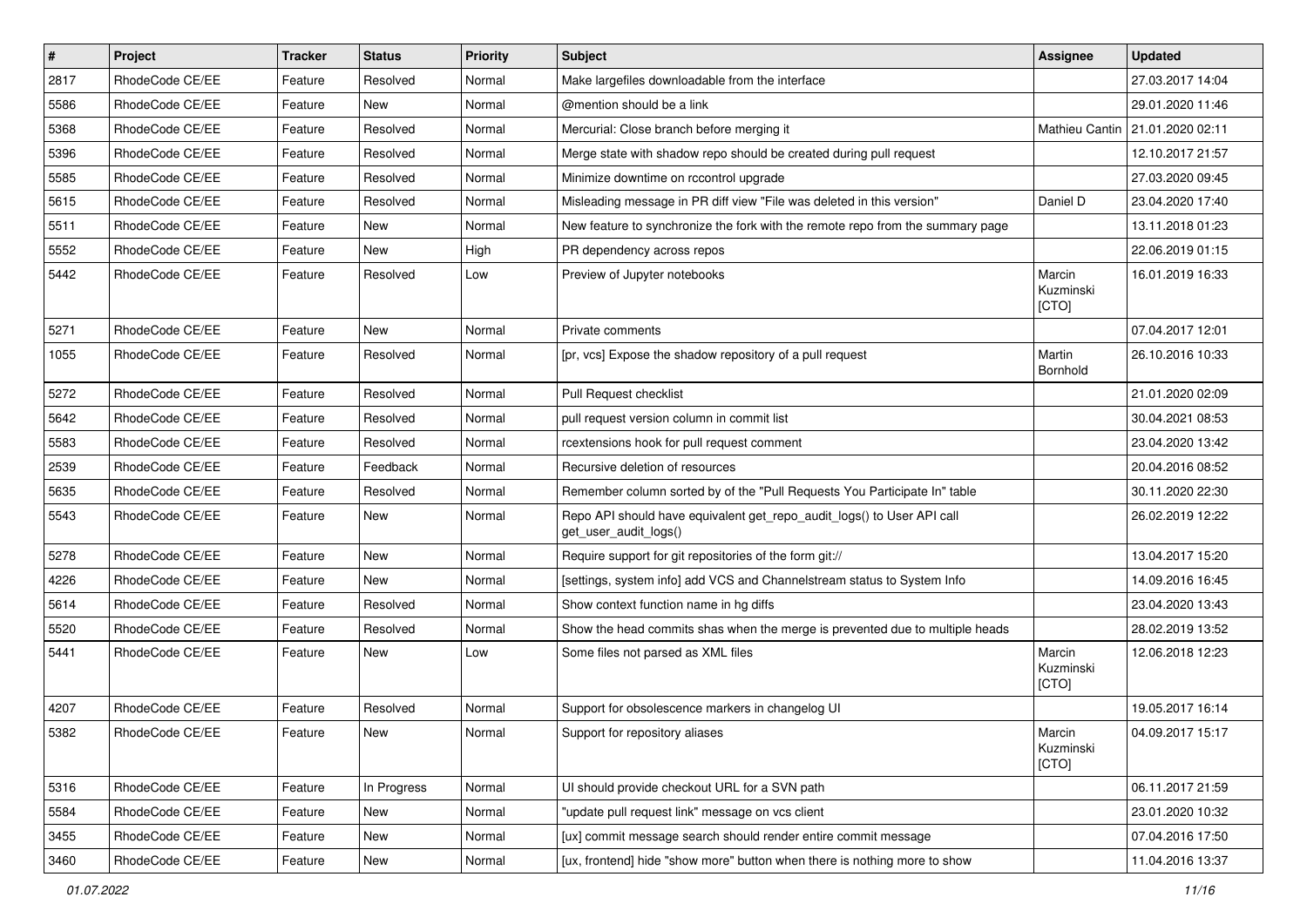| $\vert$ # | Project         | <b>Tracker</b> | <b>Status</b> | <b>Priority</b> | <b>Subject</b>                                                                                   | Assignee           | <b>Updated</b>   |
|-----------|-----------------|----------------|---------------|-----------------|--------------------------------------------------------------------------------------------------|--------------------|------------------|
| 4144      | RhodeCode CE/EE | Feature        | New           | Normal          | [ux] improve enable/disable of notifications                                                     |                    | 02.08.2016 17:19 |
| 3977      | RhodeCode CE/EE | Feature        | <b>New</b>    | Normal          | Wiki                                                                                             |                    | 05.06.2016 21:11 |
| 5639      | RhodeCode CE/EE | Support        | New           | High            | 500 Internal Server Error   The server has either erred  after importing Database<br>from backup |                    | 22.11.2020 09:15 |
| 4269      | RhodeCode CE/EE | Support        | Resolved      | Normal          | Allow flash messages to be permanently surpressed                                                | Marcin Lulek       | 14.10.2016 12:46 |
| 3364      | RhodeCode CE/EE | Support        | New           | High            | Allow Specifying the Commit Message for Pull Request Merges                                      |                    | 17.04.2018 21:51 |
| 5527      | RhodeCode CE/EE | Support        | New           | Normal          | API: expose human readable failure reason                                                        |                    | 30.01.2019 17:43 |
| 4677      | RhodeCode CE/EE | Support        | Resolved      | High            | API get repo refs not working?                                                                   |                    | 19.12.2016 11:46 |
| 4252      | RhodeCode CE/EE | Support        | New           | Normal          | Backup & Recovery                                                                                |                    | 07.10.2016 19:47 |
| 5516      | RhodeCode CE/EE | Support        | Resolved      | High            | Cannot log into RhodeCode                                                                        | Thierry<br>Wynsdau | 28.05.2020 20:28 |
| 5609      | RhodeCode CE/EE | Support        | Resolved      | Normal          | Change git diff algorithm                                                                        |                    | 31.03.2020 22:08 |
| 5468      | RhodeCode CE/EE | Support        | <b>New</b>    | Normal          | Check logic for updating last commit for repository groups                                       |                    | 30.08.2018 09:47 |
| 5496      | RhodeCode CE/EE | Support        | New           | Normal          | database migration 4.11.6 mysql to 4.12.4 postgres                                               |                    | 27.08.2018 21:17 |
| 5499      | RhodeCode CE/EE | Support        | <b>New</b>    | Normal          | ERROR [celery.worker.consumer.consumer] consumer: Cannot connect                                 |                    | 11.09.2018 08:39 |
| 5546      | RhodeCode CE/EE | Support        | Resolved      | Normal          | experiments with mercurial 4.9                                                                   |                    | 26.03.2019 09:23 |
| 5503      | RhodeCode CE/EE | Support        | New           | Normal          | failed to upgrade to 4.13.3                                                                      |                    | 06.11.2018 18:28 |
| 5618      | RhodeCode CE/EE | Support        | New           | Normal          | Getting HTTP 502 Bad Gateway when trying to push (or clone) on a slow network                    |                    | 27.05.2020 21:56 |
| 4243      | RhodeCode CE/EE | Support        | Resolved      | High            | Gist visibility update?                                                                          | Martin<br>Bornhold | 27.09.2016 06:40 |
| 5497      | RhodeCode CE/EE | Support        | New           | Normal          | hg push hangs                                                                                    |                    | 30.08.2018 22:15 |
| 5375      | RhodeCode CE/EE | Support        | Resolved      | Normal          | How do I configure "Go to" to just search repository names?                                      |                    | 16.08.2017 18:00 |
| 5554      | RhodeCode CE/EE | Support        | Resolved      | Normal          | How to increase number of commits shown in pagination on dashboard and<br>changelog              |                    | 21.01.2020 02:08 |
| 5255      | RhodeCode CE/EE | Support        | New           | Normal          | I can't access issues created by me from mail                                                    |                    | 04.04.2017 11:28 |
| 3332      | RhodeCode CE/EE | Support        | <b>New</b>    | Normal          | LDAP settings page: Add button "test connection"                                                 |                    | 17.03.2016 10:23 |
| 5495      | RhodeCode CE/EE | Support        | New           | Normal          | Idap to crowd users_groups sync source                                                           |                    | 10.09.2018 22:09 |
| 4244      | RhodeCode CE/EE | Support        | Resolved      | Normal          | mod day syn template error when using auth realm with spaces in it                               | Martin<br>Bornhold | 28.09.2016 12:07 |
| 5677      | RhodeCode CE/EE | Support        | New           | Normal          | PR cross merge                                                                                   |                    | 28.01.2022 16:59 |
| 4081      | RhodeCode CE/EE | Support        | Resolved      | Normal          | Receiving server 500 error when trying to clone repo from windows client using<br>eclipse        |                    | 12.07.2016 14:30 |
| 4303      | RhodeCode CE/EE | Support        | New           | Normal          | rhodecode instance                                                                               |                    | 08.11.2016 16:32 |
| 3967      | RhodeCode CE/EE | Support        | In Progress   | Normal          | Server 500 error                                                                                 |                    | 11.08.2016 13:39 |
| 5484      | RhodeCode CE/EE | Support        | New           | Normal          | Setting up ssh, remote hg not found                                                              |                    | 06.07.2018 23:41 |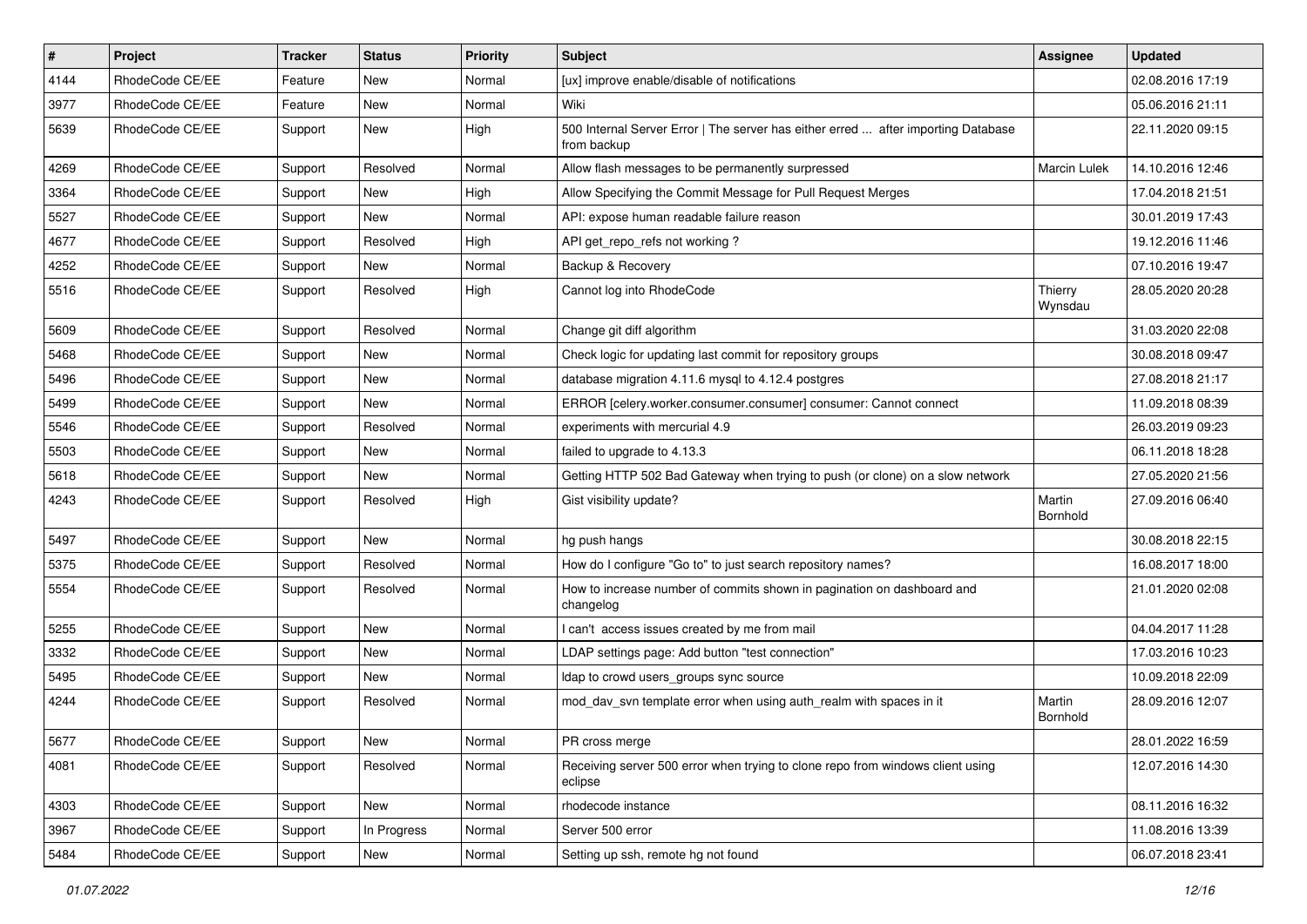| $\vert$ # | <b>Project</b>  | <b>Tracker</b> | <b>Status</b> | <b>Priority</b> | <b>Subject</b>                                                                                                                    | Assignee                     | <b>Updated</b>   |
|-----------|-----------------|----------------|---------------|-----------------|-----------------------------------------------------------------------------------------------------------------------------------|------------------------------|------------------|
| 5593      | RhodeCode CE/EE | Support        | New           | Normal          | SSH connections                                                                                                                   |                              | 17.02.2020 16:18 |
| 5395      | RhodeCode CE/EE | Support        | Resolved      | Normal          | Svn protocols and performance                                                                                                     |                              | 04.04.2019 18:08 |
| 5541      | RhodeCode CE/EE | Support        | New           | Normal          | <b>SVN Settings: Repository Patterns</b>                                                                                          |                              | 16.12.2019 15:35 |
| 5394      | RhodeCode CE/EE | Support        | <b>New</b>    | Normal          | SVN to Git / Mercurial Migration                                                                                                  |                              | 03.10.2017 09:29 |
| 5269      | RhodeCode CE/EE | Support        | <b>New</b>    | Normal          | Upgrade from RC EE 3.7.1 to RC EE 4.x                                                                                             |                              | 29.06.2017 19:36 |
| 5491      | RhodeCode CE/EE | Support        | New           | Urgent          | Upgrade RhodeCode Community + VCSSERVER from 4.10.4 to 4.12.4, pull request<br>stop working with reviewers                        |                              | 30.08.2018 09:47 |
| 5544      | RhodeCode CE/EE | Support        | Resolved      | Normal          | Use of authentication token with LDAP account results in account lockout when max<br>bad password attempts are configured in LDAP |                              | 27.02.2019 10:09 |
| 4227      | RhodeCode CE/EE | Support        | Resolved      | Normal          | VBScript files detected as text/plain - no syntax highlighting                                                                    |                              | 14.09.2016 22:38 |
| 5404      | RhodeCode CE/EE | Task           | <b>New</b>    | Normal          | Add an option to detach review rules when deleting an user                                                                        |                              | 22.11.2017 11:23 |
| 4282      | RhodeCode CE/EE | Task           | Resolved      | Normal          | Add inode limit together with disk usage                                                                                          | Marcin<br>Kuzminski<br>[CTO] | 19.10.2016 12:18 |
| 5537      | RhodeCode CE/EE | Task           | Resolved      | Normal          | Add owner to create pull request API                                                                                              |                              | 28.02.2019 13:52 |
| 5229      | RhodeCode CE/EE | Task           | Resolved      | Normal          | add support for https://clipboardjs.com/                                                                                          |                              | 21.01.2020 02:19 |
| 5225      | RhodeCode CE/EE | Task           | Resolved      | Normal          | add tag of author/contribitor to comments                                                                                         |                              | 11.05.2017 11:10 |
| 4290      | RhodeCode CE/EE | Task           | New           | Normal          | Allow to transplant the review status to merged commits                                                                           |                              | 17.04.2018 21:50 |
| 3260      | RhodeCode CE/EE | Task           | <b>New</b>    | Normal          | api: expose get repo node method                                                                                                  |                              | 17.03.2016 12:56 |
| 5201      | RhodeCode CE/EE | Task           | Resolved      | Normal          | API: implement describe-methods                                                                                                   |                              | 13.02.2017 15:57 |
| 3362      | RhodeCode CE/EE | Task           | New           | Normal          | auth-plugins, indicate visually that plugin is turned on but NOT enabled                                                          |                              | 22.03.2016 19:03 |
| 4666      | RhodeCode CE/EE | Task           | Resolved      | Normal          | Bump git and mercurial to latest versions                                                                                         |                              | 02.12.2016 19:01 |
| 2944      | RhodeCode CE/EE | Task           | New           | Normal          | Bump gunicorn to 19.4 version                                                                                                     |                              | 17.03.2016 12:58 |
| 5184      | RhodeCode CE/EE | Task           | Resolved      | Normal          | bump pyramid to 1.7.X                                                                                                             |                              | 06.02.2017 21:50 |
| 4283      | RhodeCode CE/EE | Task           | Resolved      | Normal          | bump whoosh to 2.7.4 release                                                                                                      |                              | 13.12.2016 21:08 |
| 3239      | RhodeCode CE/EE | Task           | Resolved      | Normal          | Catch all route for repo page or repo group page is always executing checks for<br>every page                                     |                              | 21.04.2016 11:30 |
| 4163      | RhodeCode CE/EE | Task           | New           | Normal          | [ce, ee] celery refactor + upgrade                                                                                                |                              | 15.08.2016 12:32 |
| 4289      | RhodeCode CE/EE | Task           | New           | Low             | [ce, ee] clean up pygments lexer functions + handling                                                                             | Daniel D                     | 21.10.2016 14:44 |
| 4147      | RhodeCode CE/EE | Task           | New           | Normal          | [ce, ee, docs] Events documentation                                                                                               | Daniel D                     | 15.08.2016 12:33 |
| 4197      | RhodeCode CE/EE | Task           | New           | Normal          | [ce, ee] get list of users with their permissions to a repository                                                                 | Daniel D                     | 22.09.2017 10:30 |
| 4179      | RhodeCode CE/EE | Task           | New           | Normal          | [ce, ee] refine perms summary list                                                                                                | Daniel D                     | 14.09.2016 12:09 |
| 4288      | RhodeCode CE/EE | Task           | Resolved      | Normal          | [ce, ee] unify controllers that use diffs                                                                                         | Daniel D                     | 02.08.2017 11:41 |
| 4246      | RhodeCode CE/EE | Task           | <b>New</b>    | Normal          | [ce, ee, vcs, git] add tests for annotated git tags                                                                               | Daniel D                     | 13.02.2018 18:03 |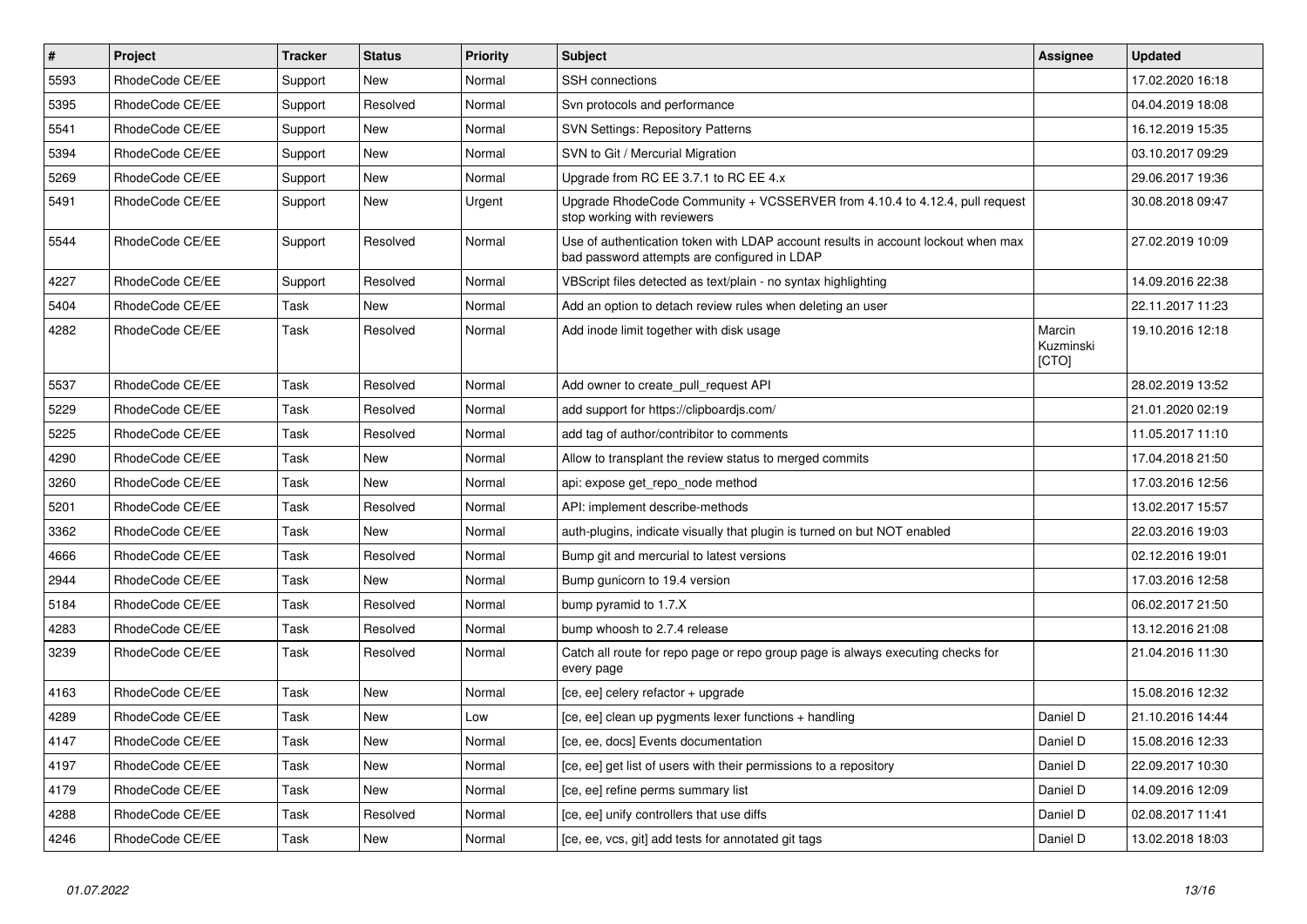| $\sharp$ | Project         | <b>Tracker</b> | <b>Status</b> | <b>Priority</b> | <b>Subject</b>                                                                                        | <b>Assignee</b>              | <b>Updated</b>   |
|----------|-----------------|----------------|---------------|-----------------|-------------------------------------------------------------------------------------------------------|------------------------------|------------------|
| 3454     | RhodeCode CE/EE | Task           | Feedback      | Normal          | [ce/ee] visually differentiate the two editions                                                       | Marcin<br>Kuzminski<br>[CTO] | 10.08.2016 03:30 |
| 4120     | RhodeCode CE/EE | Task           | <b>New</b>    | Normal          | [ce] replace get_repo_nodes api                                                                       | Daniel D                     | 17.04.2018 21:49 |
| 4140     | RhodeCode CE/EE | Task           | Resolved      | Normal          | Check middleware chain status, and Verify that special middleware is catching<br>exceptions correctly |                              | 23.08.2016 12:13 |
| 5270     | RhodeCode CE/EE | Task           | <b>New</b>    | Normal          | Comments updates                                                                                      | Bartłomiej<br>Wołyńczyk      | 17.04.2018 21:51 |
| 4245     | RhodeCode CE/EE | Task           | Resolved      | Normal          | Convert control command to use http mode by default                                                   | Marcin<br>Kuzminski<br>[CTO] | 14.10.2016 16:13 |
| 4251     | RhodeCode CE/EE | Task           | Feedback      | High            | [customer] Pull request with subrepos                                                                 | Martin<br>Bornhold           | 10.11.2016 17:52 |
| 4238     | RhodeCode CE/EE | Task           | Resolved      | Normal          | default reviewers updates                                                                             | Daniel D                     | 06.10.2016 14:26 |
| 2744     | RhodeCode CE/EE | Task           | Resolved      | Normal          | Deprecating Internet Explorer                                                                         |                              | 06.07.2016 12:04 |
| 4311     | RhodeCode CE/EE | Task           | Resolved      | Normal          | Diffs feedback                                                                                        | Daniel D                     | 26.11.2016 14:10 |
| 3556     | RhodeCode CE/EE | Task           | Resolved      | Normal          | Disable and rename initial repo scan flag                                                             | Marcin<br>Kuzminski<br>[CTO] | 22.04.2016 14:33 |
| 4669     | RhodeCode CE/EE | Task           | <b>New</b>    | Normal          | disable pytest sugar on nix-build                                                                     |                              | 01.12.2016 12:52 |
| 4237     | RhodeCode CE/EE | Task           | Resolved      | Normal          | Enable HTTP support                                                                                   | Martin<br>Bornhold           | 12.10.2016 11:51 |
| 5265     | RhodeCode CE/EE | Task           | Resolved      | Normal          | Enable phases support                                                                                 |                              | 11.05.2017 11:10 |
| 4259     | RhodeCode CE/EE | Task           | Resolved      | Low             | Events, create post-create-user event                                                                 | Daniel D                     | 30.01.2017 20:11 |
| 3377     | RhodeCode CE/EE | Task           | New           | Normal          | extra fields types extensions                                                                         |                              | 24.03.2016 15:23 |
| 4045     | RhodeCode CE/EE | Task           | <b>New</b>    | Normal          | File permissions                                                                                      |                              | 17.04.2018 21:49 |
| 4281     | RhodeCode CE/EE | Task           | Resolved      | Normal          | Fix docs on To `increase database performance`                                                        | Marcin<br>Kuzminski<br>[CTO] | 18.10.2016 16:39 |
| 4203     | RhodeCode CE/EE | Task           | Resolved      | Normal          | Get rid of svn.proxy.parent_path_root, and replace it with reading storage location<br>from Database  | Martin<br>Bornhold           | 22.09.2016 14:31 |
| 5386     | RhodeCode CE/EE | Task           | Resolved      | Normal          | Increase security for Email Change                                                                    | Marcin<br>Kuzminski<br>[CTO] | 17.02.2018 17:29 |
| 4181     | RhodeCode CE/EE | Task           | Resolved      | Normal          | Integrations: allow root repos only integrations                                                      | Daniel D                     | 31.08.2016 17:44 |
| 4180     | RhodeCode CE/EE | Task           | Resolved      | Normal          | integrations: possible limit the updates sent                                                         | Daniel D                     | 22.08.2016 12:22 |
| 5200     | RhodeCode CE/EE | Task           | New           | Normal          | investigate search improvements                                                                       |                              | 16.12.2019 16:04 |
| 4305     | RhodeCode CE/EE | Task           | Resolved      | Normal          | Meta-tagging could be excluded from limit                                                             |                              | 09.11.2016 19:27 |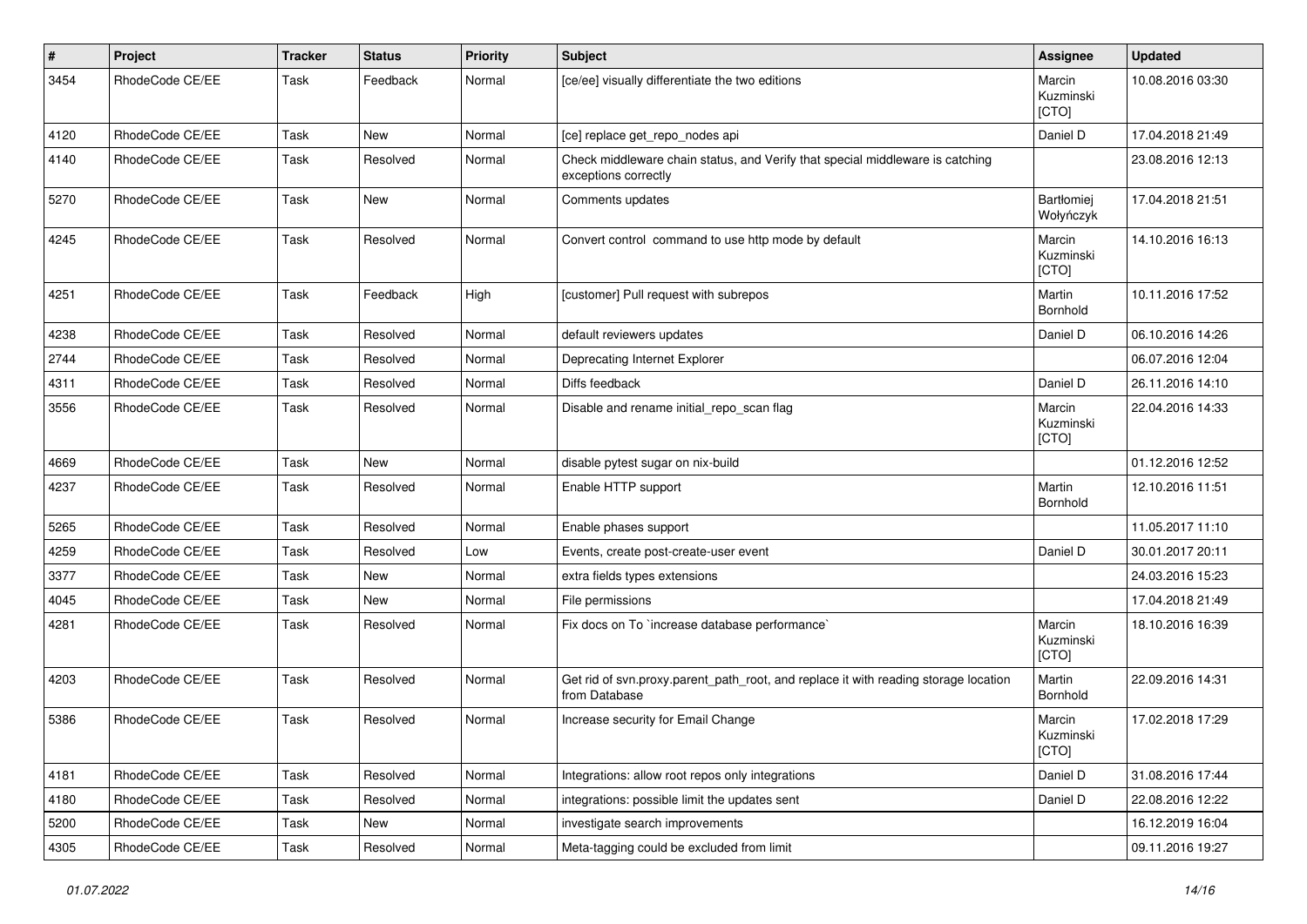| $\vert$ # | Project         | <b>Tracker</b> | <b>Status</b> | <b>Priority</b> | <b>Subject</b>                                                                                     | <b>Assignee</b>              | <b>Updated</b>   |
|-----------|-----------------|----------------|---------------|-----------------|----------------------------------------------------------------------------------------------------|------------------------------|------------------|
| 5221      | RhodeCode CE/EE | Task           | Resolved      | Normal          | Missing comment type in emails                                                                     |                              | 19.02.2017 21:46 |
| 3261      | RhodeCode CE/EE | Task           | <b>New</b>    | Normal          | mousetrap.js bump to latest 1.5.X version                                                          |                              | 17.03.2016 12:52 |
| 4194      | RhodeCode CE/EE | Task           | Resolved      | Normal          | move svn http backend out of labs into a real VCS settings                                         | Lisa Quatmann                | 14.09.2016 23:16 |
| 3484      | RhodeCode CE/EE | Task           | New           | Normal          | oauth: reduce required permissions for 3rd party                                                   |                              | 13.04.2016 12:33 |
| 5203      | RhodeCode CE/EE | Task           | Resolved      | Normal          | optimise large repos speed                                                                         |                              | 08.09.2017 16:10 |
| 4153      | RhodeCode CE/EE | Task           | Resolved      | Normal          | Optimize readme fetching by changing the system of readme detection                                | Johannes<br>Bornhold         | 09.09.2016 10:17 |
| 4151      | RhodeCode CE/EE | Task           | Resolved      | Normal          | [packaging] Subversion to current 1.9.X                                                            |                              | 09.09.2016 10:18 |
| 5150      | RhodeCode CE/EE | Task           | Resolved      | Normal          | Password reset promts in my account should be hidden in accounts that are not of<br>type rhodecode | Marcin<br>Kuzminski<br>[CTO] | 02.01.2017 16:34 |
| 4202      | RhodeCode CE/EE | Task           | Resolved      | Normal          | Polish the 503.html page                                                                           | Daniel D                     | 30.08.2016 23:54 |
| 4234      | RhodeCode CE/EE | Task           | <b>New</b>    | Normal          | prepare and test RhodeCode VM image for AWS                                                        | Marcin Lulek                 | 11.07.2017 13:32 |
| 5326      | RhodeCode CE/EE | Task           | Resolved      | Normal          | Public usergroup profile                                                                           | Bartłomiej<br>Wołyńczyk      | 22.02.2018 15:44 |
| 4169      | RhodeCode CE/EE | Task           | Resolved      | Normal          | re-architecture celery support                                                                     |                              | 17.11.2017 19:21 |
| 4297      | RhodeCode CE/EE | Task           | Resolved      | Normal          | redo the my-pull-requests page to use the datagrid                                                 | Marcin<br>Kuzminski<br>[CTO] | 01.11.2016 09:31 |
| 5235      | RhodeCode CE/EE | Task           | Resolved      | Normal          | relative image support                                                                             |                              | 10.03.2017 23:37 |
| 4108      | RhodeCode CE/EE | Task           | Resolved      | Normal          | Release 4.2.2                                                                                      |                              | 14.10.2016 13:08 |
| 4670      | RhodeCode CE/EE | Task           | Resolved      | Normal          | Release 4.5.1                                                                                      | Marcin<br>Kuzminski<br>[CTO] | 06.12.2016 21:13 |
| 4678      | RhodeCode CE/EE | Task           | Resolved      | Normal          | Release 4.5.2                                                                                      |                              | 19.12.2016 17:32 |
| 5207      | RhodeCode CE/EE | Task           | Resolved      | Low             | Release 4.6.1                                                                                      |                              | 13.02.2017 18:04 |
| 5198      | RhodeCode CE/EE | Task           | Resolved      | Normal          | remove pyro4 from enterprise                                                                       |                              | 07.02.2017 19:28 |
| 3376      | RhodeCode CE/EE | Task           | New           | Normal          | Repo action plugins                                                                                |                              | 24.03.2016 15:21 |
| 3504      | RhodeCode CE/EE | Task           | In Progress   | Normal          | [routing] Move static assets under a common prefix                                                 |                              | 19.07.2016 12:27 |
| 5202      | RhodeCode CE/EE | Task           | Resolved      | Normal          | run git gc and git repack on GIT repos when we have a scheduler via celery in<br>pyramid           |                              | 04.12.2017 20:49 |
| 5391      | RhodeCode CE/EE | Task           | Resolved      | High            | Secure Email change                                                                                |                              | 17.04.2018 21:50 |
| 5343      | RhodeCode CE/EE | Task           | Resolved      | Normal          | SSH key management and SSH support                                                                 |                              | 18.08.2017 23:50 |
| 4312      | RhodeCode CE/EE | Task           | New           | Normal          | Storage location changes                                                                           |                              | 11.07.2017 13:31 |
| 4235      | RhodeCode CE/EE | Task           | Resolved      | High            | Support GIT LFS server                                                                             |                              | 23.03.2017 17:24 |
| 4299      | RhodeCode CE/EE | Task           | New           | Normal          | TEMPLATE repo groups                                                                               |                              | 22.09.2017 10:26 |